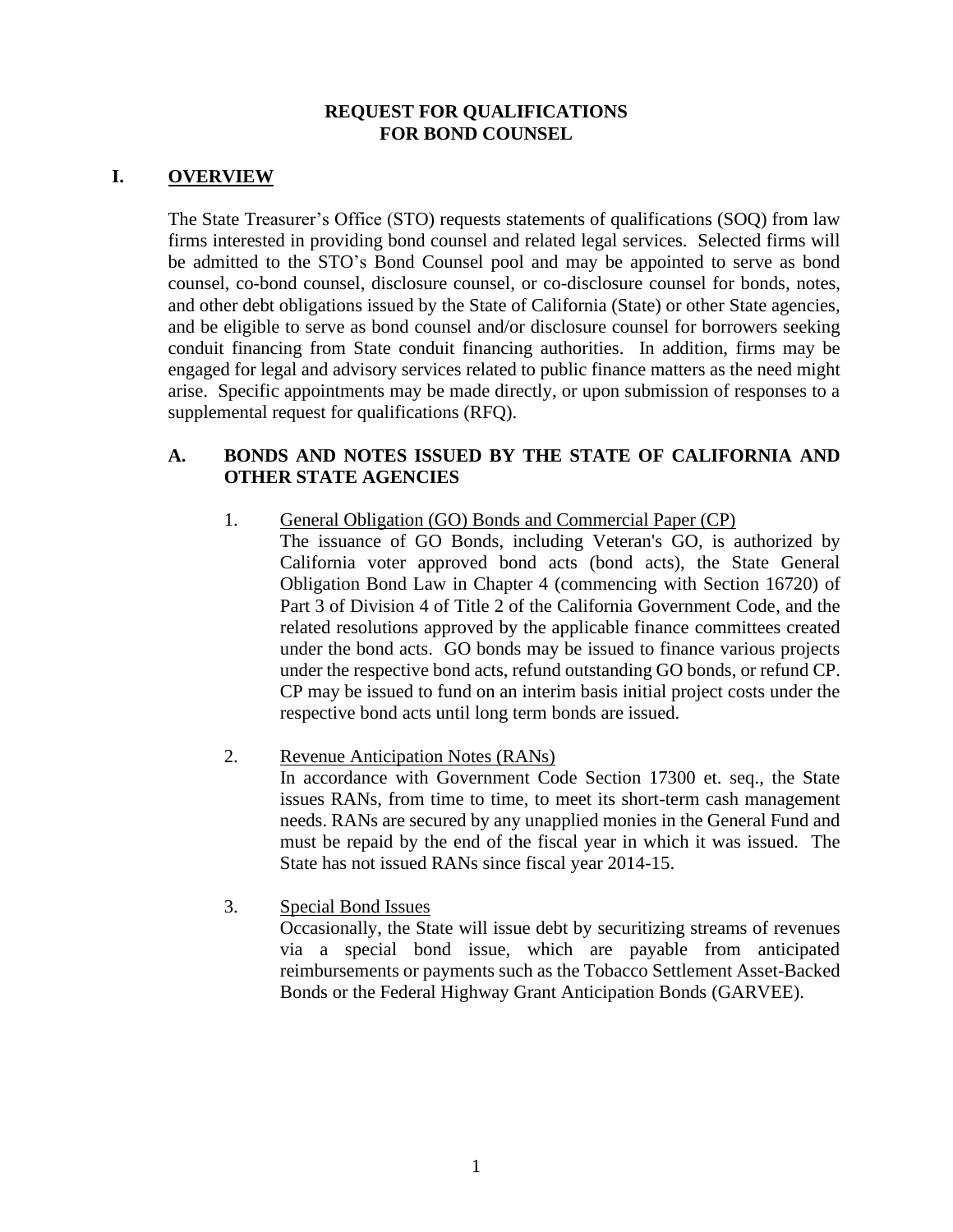## **B. STATE CONDUIT FINANCING AUTHORITIES CHAIRED BY THE STATE TREASURER WHICH REQUIRE BORROWERS TO SELECT BOND COUNSEL FROM THE POOL**

- 1. California Alternative Energy and Advanced Transportation Financing Authority (CAEATFA) <http://www.treasurer.ca.gov/caeatfa/index.asp>
- 2. California Educational Facilities Authority (CEFA) <http://www.treasurer.ca.gov/cefa/index.asp>
- 3. California Health Facilities Financing Authority (CHFFA) <http://www.treasurer.ca.gov/chffa/index.asp>
- 4. California Pollution Control Financing Authority (CPCFA) <http://www.treasurer.ca.gov/cpcfa/index.asp>
- 5. California School Finance Authority (CSFA) <http://www.treasurer.ca.gov/csfa/index.asp>
- 6. California Transportation Financing Authority (CTFA) <http://www.treasurer.ca.gov/ctfa/index.asp>

### **C. STATE AGENCY REVENUE BOND ISSUERS AND CONDUIT FINANCING AUTHORITIES NOT CHAIRED BY THE TREASURER THAT TYPICALLY REQUIRE BOND COUNSEL TO BE IN THE POOL**

- 1. California Department of Veterans Affairs
- 2. California Department of Water Resources
- 3. California Earthquake Authority
- 4. California Housing Finance Agency
- 5. California State University
- 6. The Regents of the University of California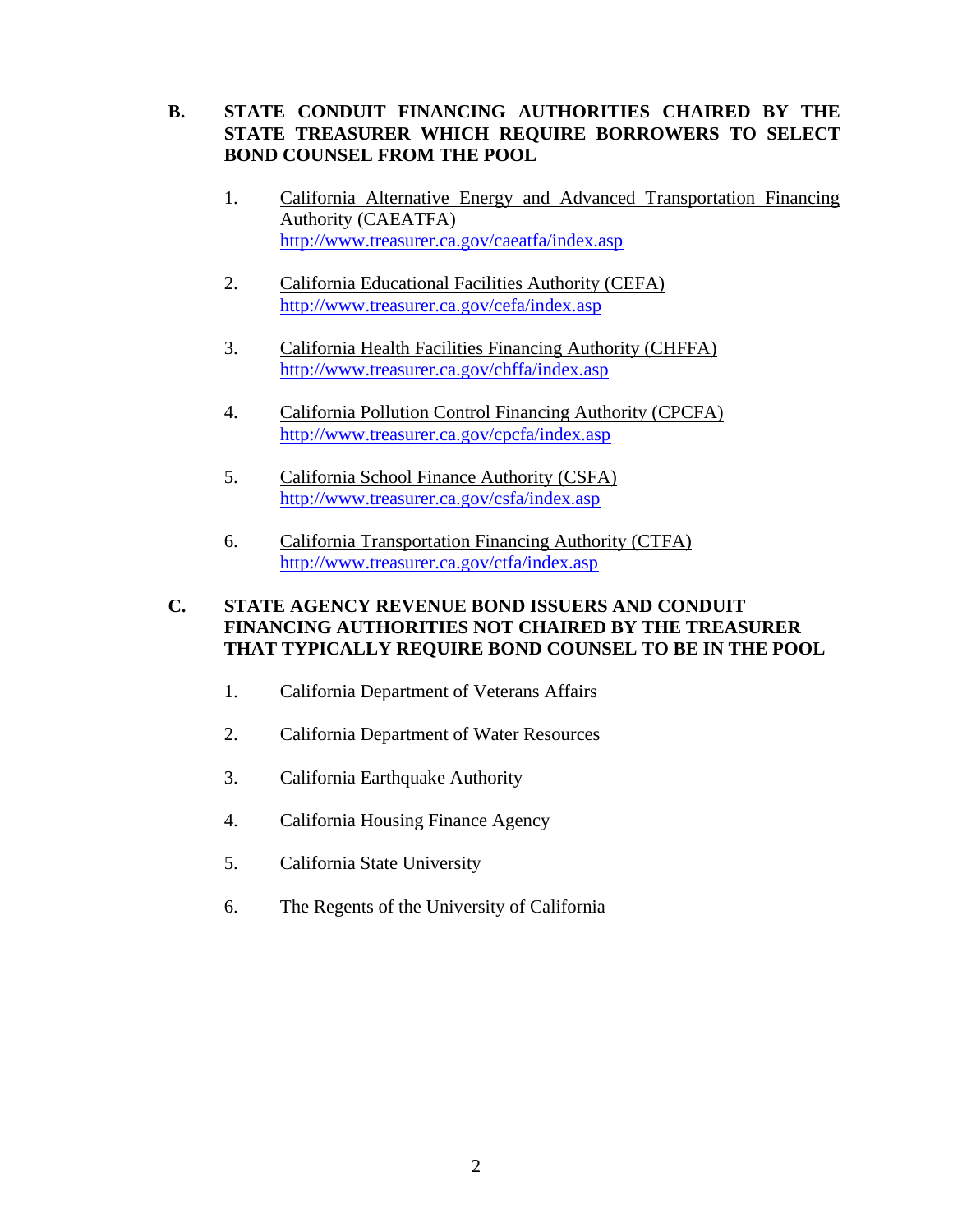# **II. SCOPE OF SERVICES**

## **A. BOND/CO-BOND COUNSEL**

The scope of services for bond counsel and co-bond counsel may include, but not be limited to, the following:

- 1. Rendering the bond counsel opinion regarding the validity and binding effect of the bonds, the source of payment and security for the bonds, and the excludability of interest on the bonds from gross income for federal income tax purposes and/or State income tax purposes as applicable;
- 2. Rendering a supplemental bond counsel opinion regarding the Preliminary Official Statement and the Official Statement in so far as such statements expressly summarize certain provisions of the bonds are accurate in all material respects;
- 3. Examining applicable laws, preparing authorizing documents, consulting with parties to the transactions, reviewing proceedings, and performing additional duties as necessary to render the opinion(s);
- 4. Providing advice or opinions as requested regarding any tax covenants or provisions to assure that interest on the bonds will be excluded from gross income for federal income tax purposes;
- 5. Preparing and reviewing of documents necessary or appropriate to the authorization, issuance, sale and delivery of the bonds, coordinating the authorization, review, and execution of these documents, and where appropriate, drafting enabling legislation;
- 6. Assisting the issuer in seeking from other governmental authorities any approvals, permissions, and exemptions necessary or appropriate in connection with the authorization, issuance, sale, and delivery of the bonds;
- 7. Reviewing legal and tax issues relating to the structure of the bond issue or projects being financed by the bonds;
- 8. Reviewing or preparing the applicable sections of the offering document to be disseminated in connection with the sale of the bonds that relate to the description of the bonds, financing documents, bond counsel opinion, and tax matters;
- 9. Participating, when requested, in activities associated with presenting information to rating agencies and/or credit enhancement providers relating to legal issues affecting the issuance of the bonds;
- 10. Reviewing or preparing the notice of sale or bond or note purchase contract for the bonds or notes, as requested;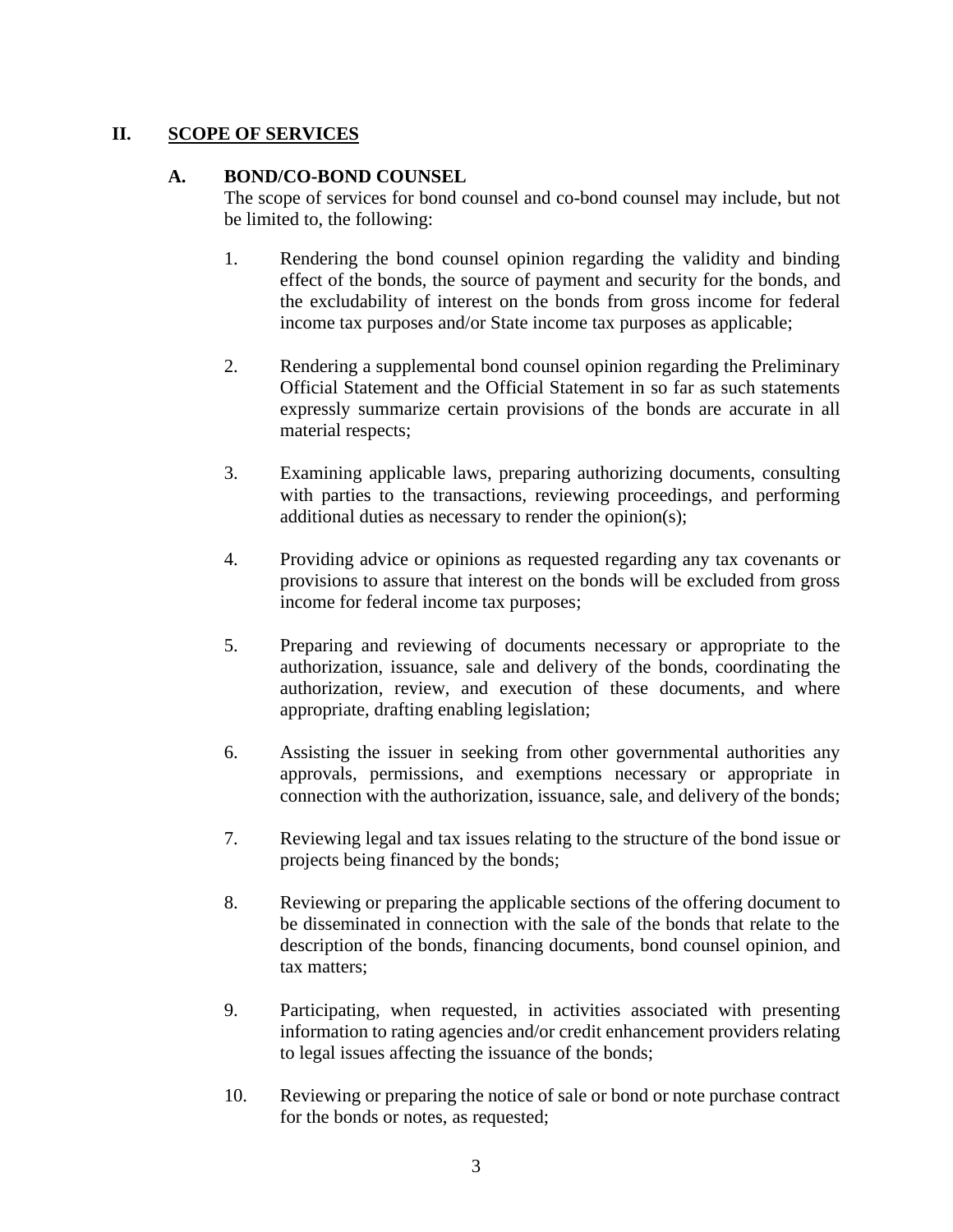- 11. Providing continuing legal advice, as requested, on issues related to the sale and the administration of State obligations;
- 12. In cases where a separate disclosure counsel is not retained by the issuer, performing the duties described under DISCLOSURE/CO-DISCLOSURE COUNSEL;
- 13. Provide guidance on issue price;
- 14. Providing other legal opinions as required;
- 15. Participating in meetings, as requested, relating to the issuance or administration of bonds or notes;
- 16. Preparing the official transcript for the bond or note issue;
- 17. Keeping the STO and the issuer informed of rulings issued by federal and State regulatory agencies including, but not limited to, the U.S. Securities Exchange Commission, Internal Revenue Service and Municipal Securities Rulemaking Board, which impact the issuance of the bonds and/or administration of the bond program;
- 18. Provide training, as requested; and
- 19. Any additional duties required for specific bond programs.

### **B. DISCLOSURE/CO-DISCLOSURE COUNSEL**

The scope of duties may include, but is not limited to, the following**:**

- 1. Preparing the preliminary and final official statements, including any supplements and related certificates;
- 2. Preparing the Notice of Sale, if requested;
- 3. Preparing disclosure on the State of California, known as Appendix A, to the preliminary and final official statements for use in all offering documents for bonds supported by the State's General Fund;
- 4. Providing a ''10b-5" letter of negative assurance with respect to the preliminary and final official statements;
- 5. Reviewing or preparing the continuing disclosure undertaking of the issuer;
- 6. Providing advice and review on matters relating to continuing disclosure compliance, annual reporting requirements, listed event notices, and policies and procedures;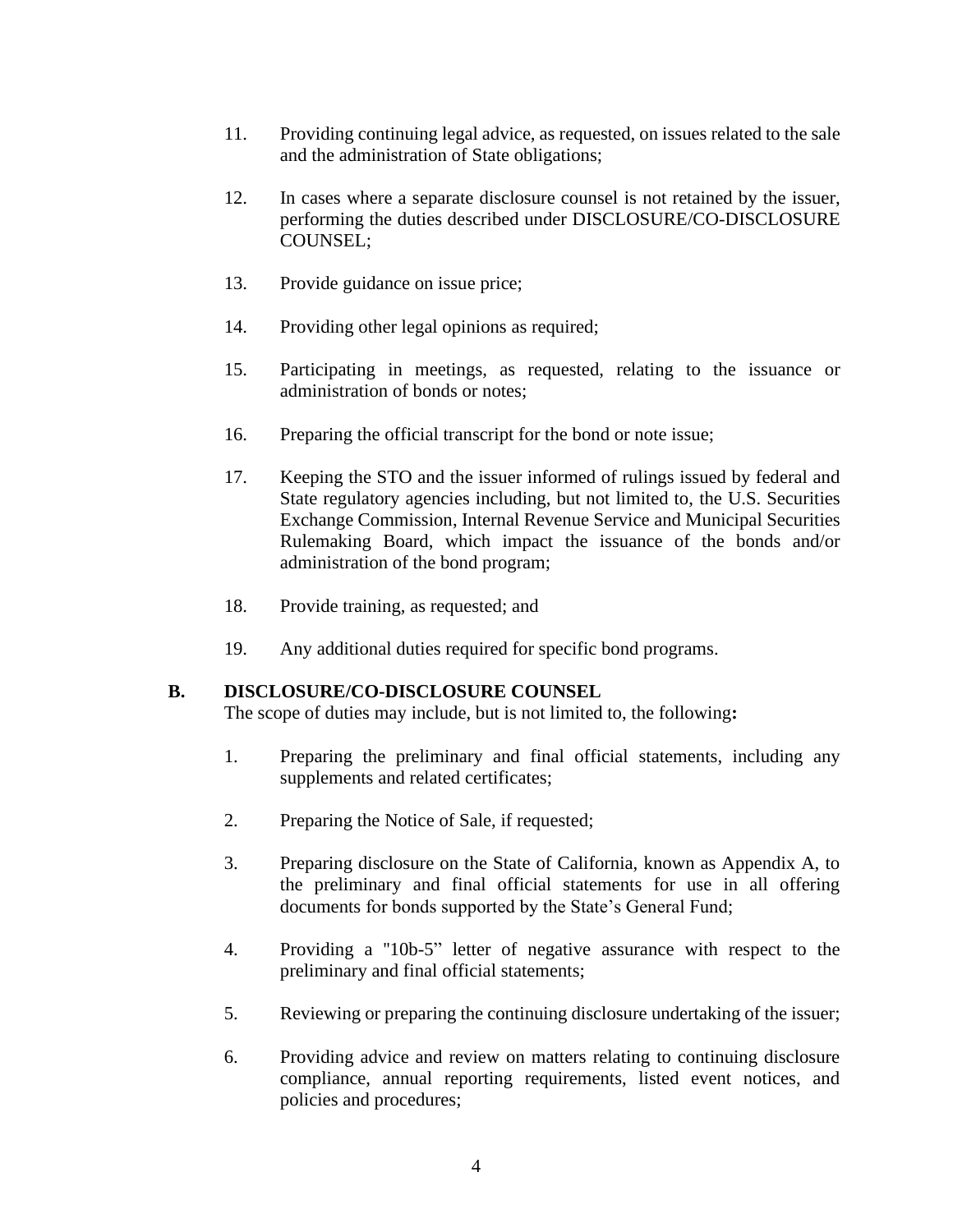- 7. Reviewing, as necessary, applicable laws and pertinent documents;
- 8. Providing disclosure training to the issuer, borrower, and other obligated parties;
- 9. Participating in meetings and discussions with various parties, including investors, rating agencies, or credit providers as requested; and
- 10. Reviewing any investor presentations or advertising materials.

# **III. MINIMUM QUALIFICATIONS**

### **A.** All Firms

In order to be eligible for admission to the State Treasurer's Office Bond Counsel Pool, all firms must meet the following minimum qualifications:

### 1. **PUBLIC FINANCE EXPERIENCE**

The firm, or its attorneys designated to work on State or State conduit financing authority transactions, must have a minimum of three years of experience serving as bond and disclosure counsel on publicly offered taxexempt bond transactions.

## 2. **LICENSED IN THE STATE OF CALIFORNIA**

The firm must have a business presence comprised of one or more offices in the State of California with attorneys licensed to practice law in the State who will be primarily responsible for providing or supervising the services to be rendered under the engagement.

### 3. **LEGAL DISCLOSURE**

The firm has not disclosed any matters in section IV.E.3. Legal Disclosure that would preclude participation in the pool as determined by the STO.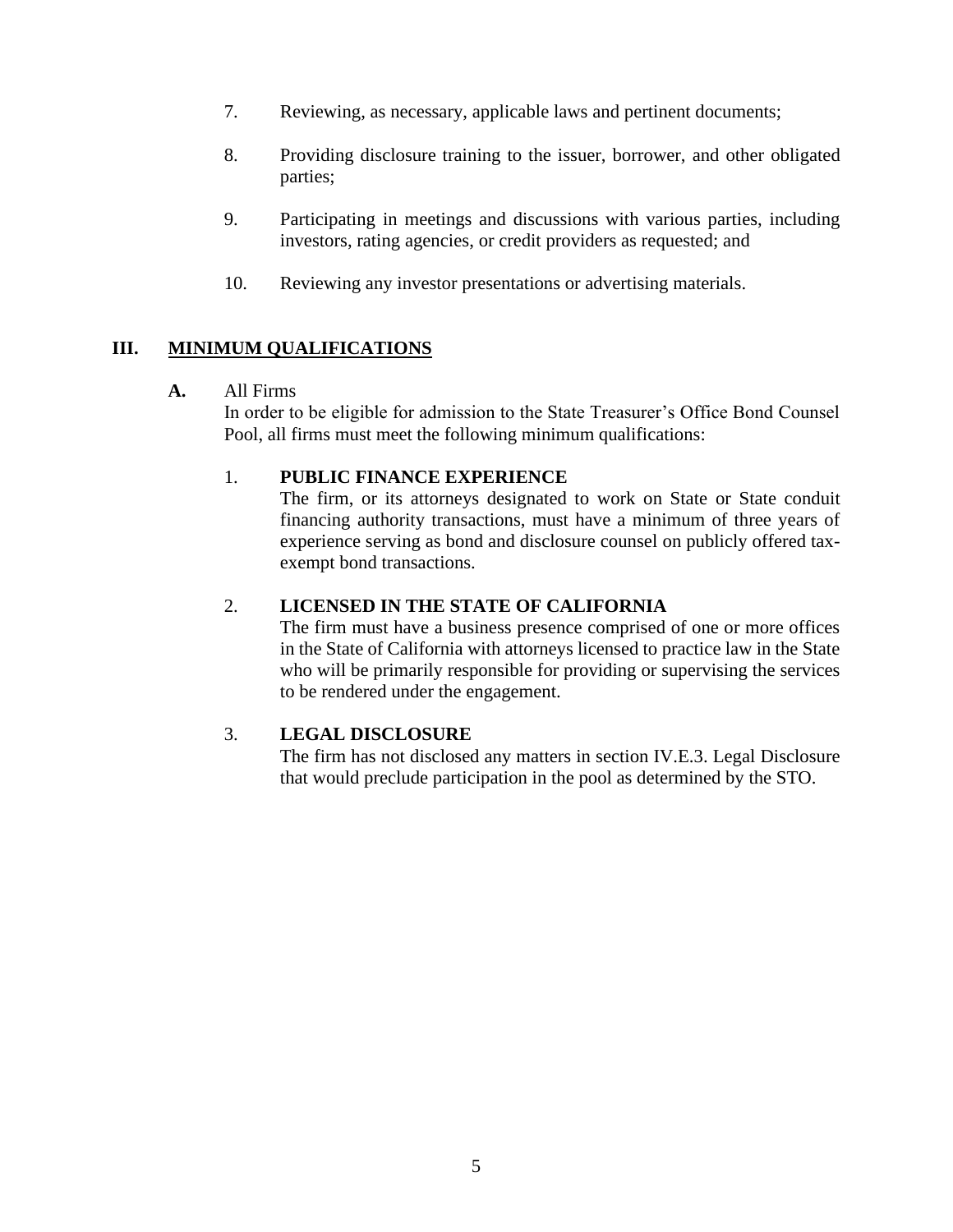## 4. **BOND CAMPAIGN CONTRIBUTION AND SERVICES PROHIBITION CERTIFICATION**

Firms applying to the Bond Counsel Pool must certify that the firm has in place a policy or procedure requiring that the firm or any licensed legal professional associated with the firm who engages in legal services primarily for municipal securities business, will not accept any legal services work with a municipal entity in California within two years of any contribution made or provided after the date of certification by the firm or any licensed legal professional associated with the firm, to a bond ballot campaign for bonds of the municipal entity (Bond Campaign Contribution and Services Prohibition Policy).

In addition, the STO requires bond counsel firms to certify quarterly that 1) the Bond Campaign Contribution and Services Prohibition Policy continued to be in effect during the quarter and 2) the policy or procedure had not been violated during that period. **If a firm fails to submit the mandatory quarterly Bond Campaign Contribution and Services Prohibition Certification within one week of the deadline (April 30, July 31, October 31, and January 31), the firm may be ineligible for appointments and/or suspended from the bond counsel pool.** 

Please see **Attachments E** and **F** for defined terms associated with this minimum qualification.

### 5. **QUARTERLY DISCLOSURE REPORT**

Firms selected as members of the bond counsel pool are required to update the STO quarterly regarding any changes to the firm's ability to meet the minimum qualifications, and contact/personnel information changes, and the disclosure information submitted in the firm's SOQ in response to this RFQ. **If a firm fails to submit the mandatory quarterly report within one week of the deadline (April 30, July 31, October 31, and January 31), the firm may be ineligible for appointments and/or suspended from the bond counsel pool.**

# 6. **MALPRACTICE INSURANCE**

The firm must maintain adequate malpractice insurance coverage that includes either a securities transaction rider or coverage without exclusion for securities transactions.

# 7. **CALIFORNIA TAXPAYER AND SHAREHOLDER PROTECTION ACT OF 2003–U.S. EXPATRIATE CORPORATIONS (PUBLIC CONTRACT CODE SECTIONS 10286 AND 10286.1)**

The STO will not contract or otherwise do business, absent a compelling public interest, with publicly-held U.S. expatriate corporations. This law is designed to ensure that companies the STO conducts business with meet threshold standards of corporate accountability.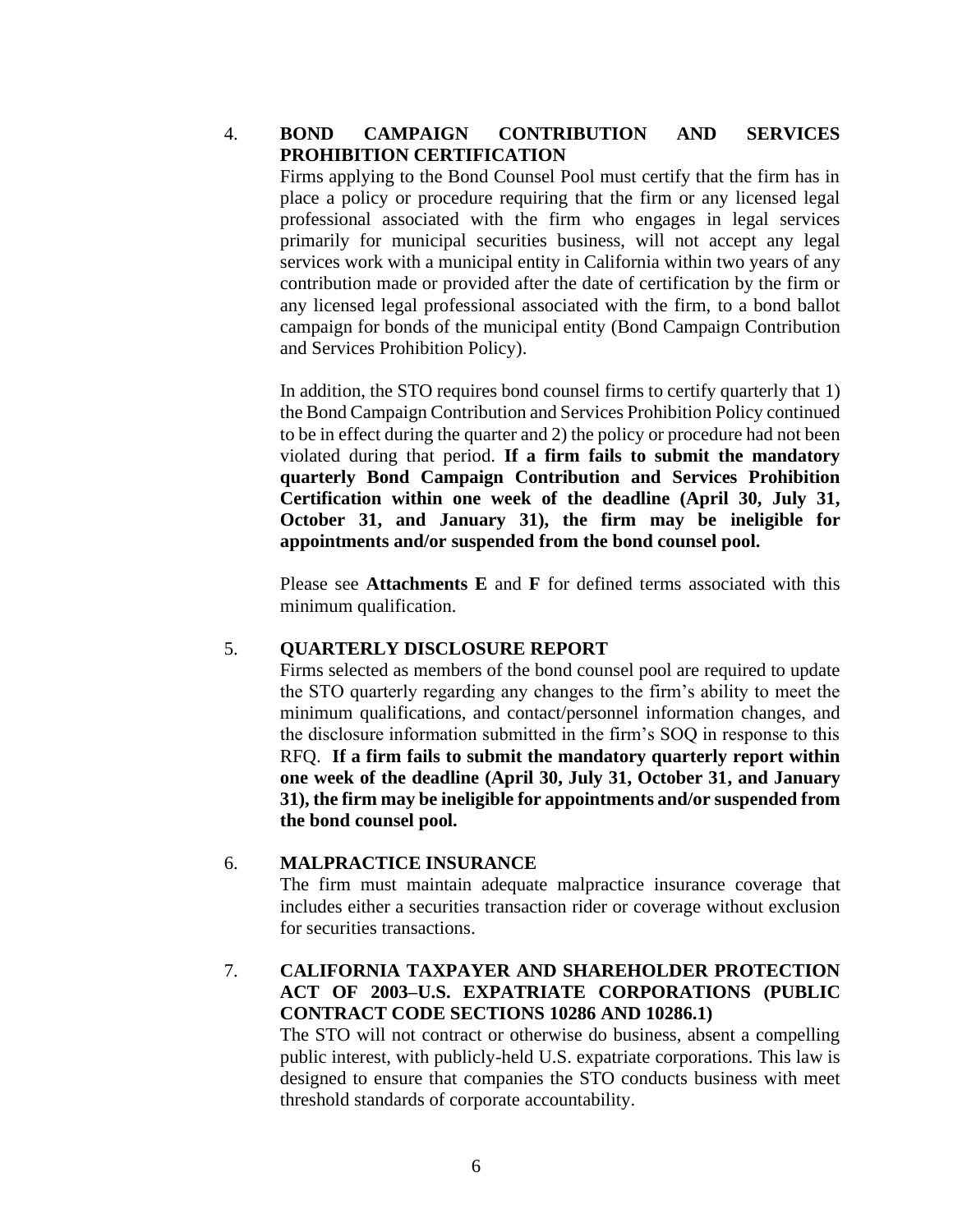#### 8. **DARFUR CONTRACTING ACT OF 2008**

The firm must comply with the Darfur Contracting Act of 2008. The Act was passed by the California Legislature and signed into law by the Governor to preclude State agencies generally, from contracting with "scrutinized" companies that do business in the African nation of Sudan (of which the Darfur region is a part), for the reasons described in Public Contract Code section 10475. A scrutinized company is a company doing business in Sudan as defined in Public Contract Code section 10476.

Scrutinized companies are ineligible to, and cannot bid on, or submit a proposal for a contract with a State agency for goods or services. [Public Contract Code section 10477(a)]. Therefore, Public Contract Code section 10478 (a) requires a company that currently has, or within the previous three years has had, business activities or other operations outside of the United States to certify that it is not a "scrutinized" company when it submits a bid or proposal to a State agency. A scrutinized company may still, however, submit a bid or proposal for a contract with a State agency for goods or services if the company first obtains permission from the Department of General Services (DGS), according to the criteria set forth in Public Contract Code section 10477(b).

### 9. **IRAN CONTRACTING ACT OF 2010**

Once appointed to a transaction, the firm must comply with the Iran Contracting Act of 2010. The Act requires that, at the time a firm is selected for any appointment for which the firm may earn at least \$1 million in compensation, the firm will be required to certify that it is not on the then current list of persons engaged in investment activities in Iran created by the California Department of General Services pursuant to Public Contract Code section 2203(b) or, in the alternative, should otherwise be eligible to perform legal services for the State pursuant to Public Contract Code section 2203(c). Please note that if a firm claims the section 2203(c) exemption, additional findings by the STO are required and will be made solely at the discretion of the STO.

With respect to any applicable bond transaction for one of the State's conduit financing authorities, the required certification shall be made prior to the authority's approval of the final resolution authorizing the issuance of bonds.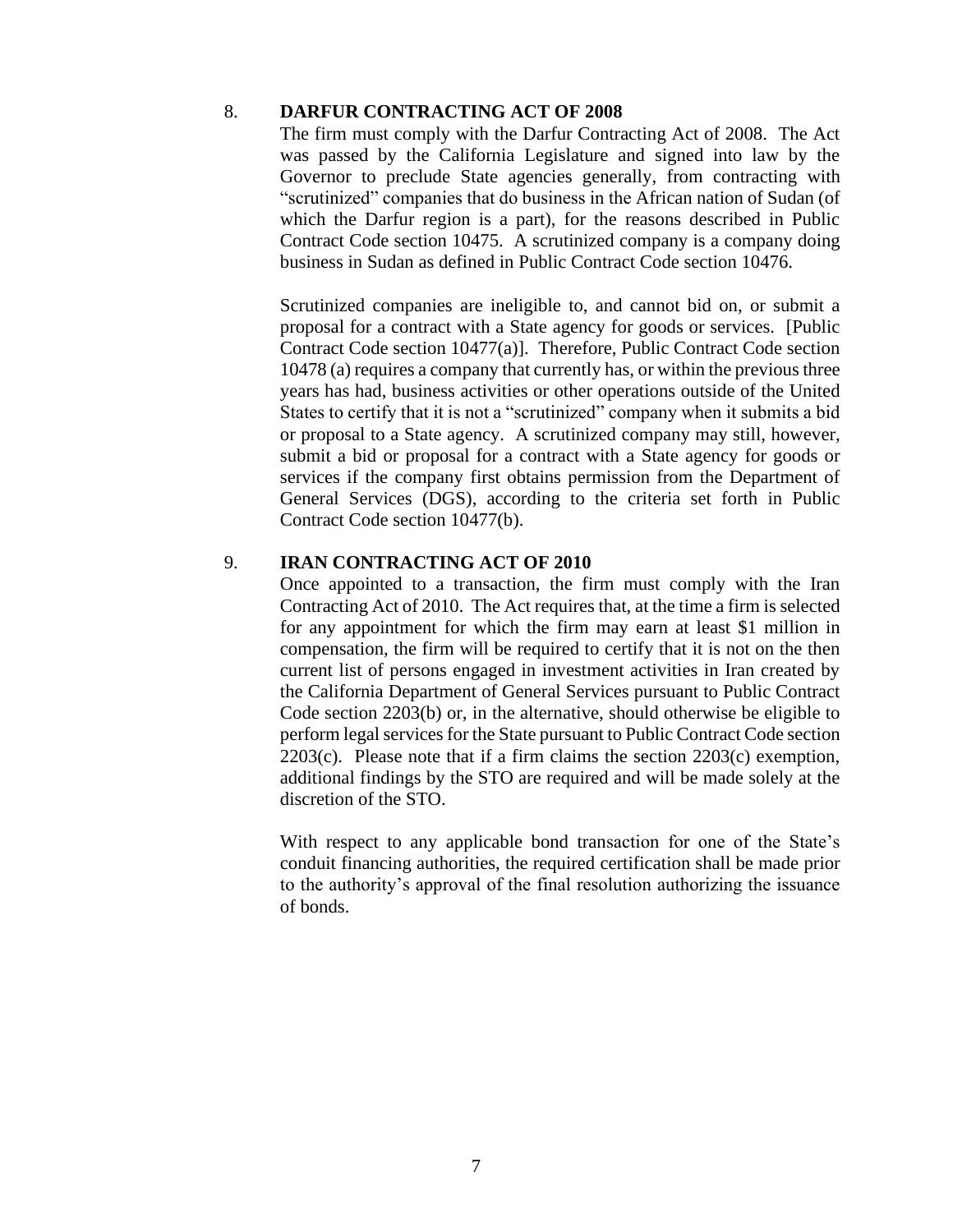#### 10. **TAX DELINQUENCIES CONTRACT BAN**

Public Contracting Code Section 10295.4 prohibits a State agency from entering into any contract for services with a contractor whose name appears on either the list of the 500 largest tax delinquencies produced by the Franchise Tax Board (FTB) [\(https://www.ftb.ca.gov/aboutFTB/Delinquent-Taxpayers.shtml\)](https://www.ftb.ca.gov/aboutFTB/Delinquent-Taxpayers.shtml) or the California Department of Tax and Fee Administration (CDTFA) [\(https://www.cdtfa.ca.gov/taxes-and-fees/top500.htm\)](https://www.cdtfa.ca.gov/taxes-and-fees/top500.htm).

Accordingly, the STO will check FTB and CDTFA lists to ensure proposed pool members are not on either list.

#### 11. **CIVIL RIGHTS CERTIFICATIONS**

Once appointed to a transaction, the firm must comply with the Civil Rights Certifications (Public Contract Code Section 2010) which requires that a contractor (and its subcontractors) shall not deny the contract's benefits to any person on the basis of race, religious creed, color, national origin, ancestry, physical disability, mental disability, medical condition, genetic information, marital status, sex, gender, gender identity, gender expression, age, sexual orientation, or military and veteran status, nor shall they discriminate unlawfully against any employee or applicant for employment because of race, religious creed, color, national origin, ancestry, physical disability, mental disability, medical condition, genetic information, marital status, sex, gender, gender identity, gender expression, age, sexual orientation, or military and veteran status. In addition, a contractor shall ensure that the evaluation and treatment of employees and applicants for employment are free of such discrimination. A contractor shall comply with the provisions of the Fair Employment and Housing Act (Government Code Section 12900 et seq.), the regulations promulgated thereunder (California Code Regulations, Title 2, Section 11000 et seq.), the provisions of Article 9.5, Chapter 1, Part 1, Division 3, Title 2 of the Government Code (Government Code Section 11135-11139.5), and the regulations or standards adopted by the awarding state agency to implement such article. A contractor shall permit access by representatives of the Department of Fair Employment and Housing and the awarding state agency upon reasonable notice at any time during the normal business hours, but in no case less than 24 hours' notice, to such of its books, records, accounts, and all other sources of information and its facilities as said Department or Agency shall require to ascertain compliance with this clause. A contractor shall give written notice of their obligations under this clause to labor organizations with which they have a collective bargaining or other agreement. (See California Code of Regulations, Title 2, Section 11105.)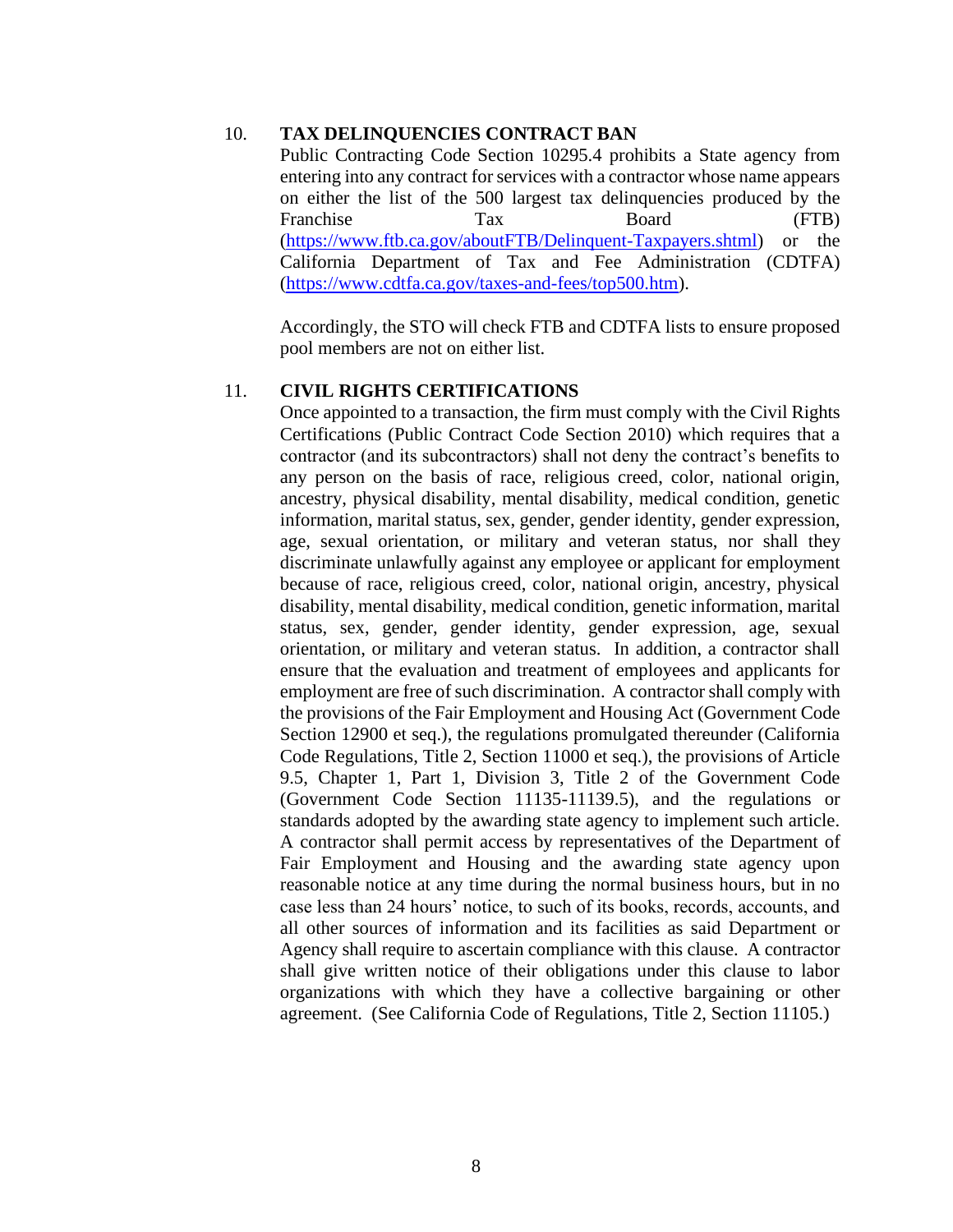# **IV. CONTENT OF STATEMENT OF QUALIFICATIONS**

Responses should be limited to 15 pages (excluding attachments and appendices) using a typeface font of no less than 12 pitch. Please answer all questions carefully. If a question does not apply to the firm or circumstances, please respond "N/A." Failure to respond to all questions and provide all requested information or deviation from the required format will delay the processing of the firm's SOQ and may result in disqualification. Address the following items in responding to this RFQ:

# **A. COVER LETTER**

Cover letter shall be signed by a person authorized to commit the firm to the terms of the response and is primarily responsible for the veracity of statements made in the response.

# **B. FIRM ATTRIBUTES AND COMMITMENT TO CALIFORNIA**

- 1. Provide a brief history, description, and ownership structure of the firm. Briefly describe all practice areas besides public finance in which the firm is active.
- 2. How many full-time employees does the firm currently employ nationwide and in California? Provide a table showing the total number and breakdown of professionals dedicated exclusively to public finance working in both California and outside of California. What was the percentage of worldwide compensation (including distributions to partners) paid to California residents in the past year?
- 3. How many offices does your firm have in California? Has the firm opened or closed offices in California or otherwise changed its commitment to California within the last five years?
- 4. Does your firm have a formal measurement system for measuring diversity and inclusion at the senior management level? Yes or No. Please provide the following data for your top twenty employees, based on Box 5 income reported on IRS Form W-2 (if your firm employs 500 or more persons, fulltime); or, your top ten employees (if your firm employs fewer than 500 employees, full-time):
	- a. Percent of those employees identifying themselves as ethnically non-white; and,
	- b. Percent of those employees identified as female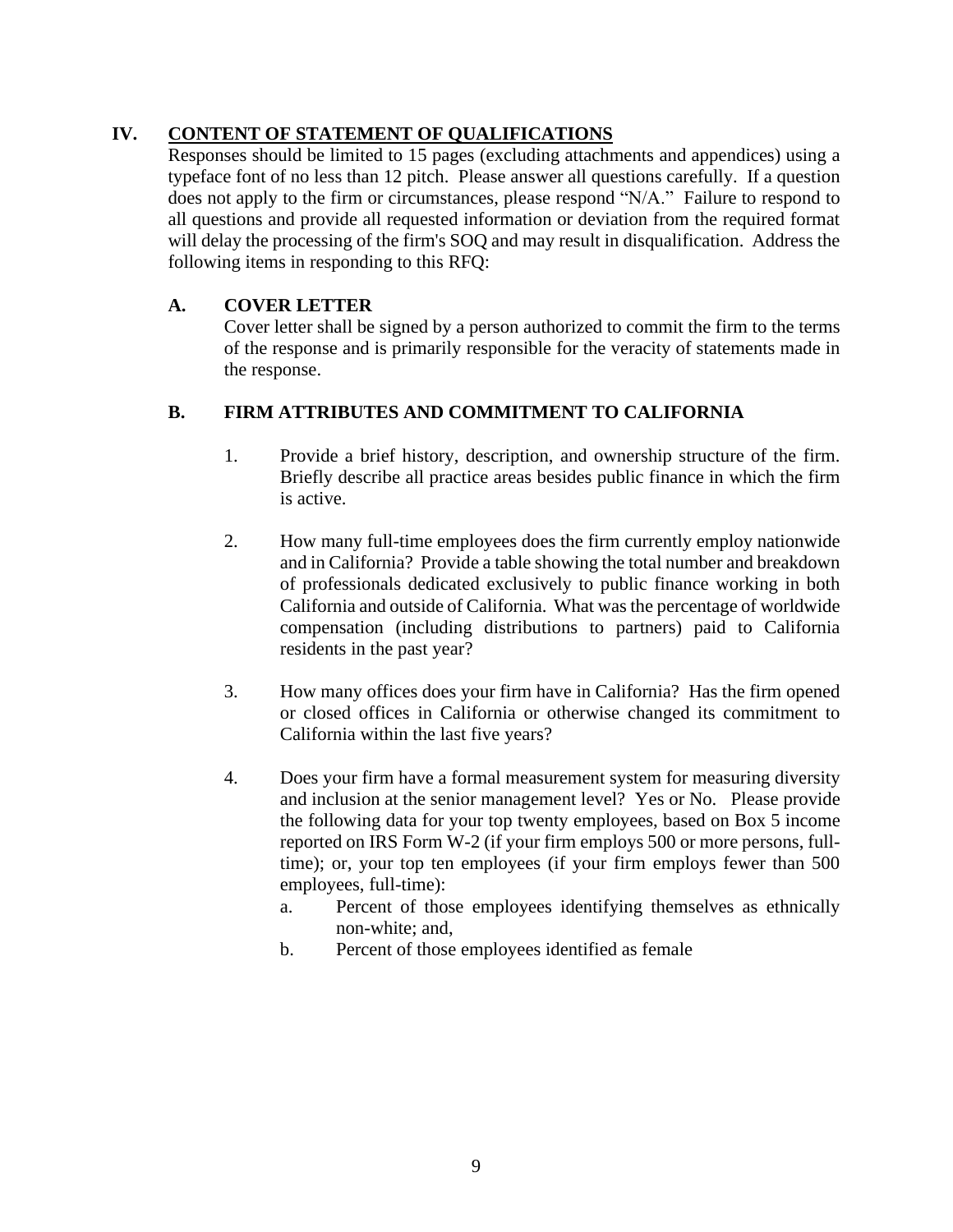## **C. PUBLIC FINANCE EXPERIENCE AND CAPABILITIES**

- 1. Briefly describe the firm's practice in public finance and its importance to the firm.
- 2. Describe the firm's experience serving as counsel for taxable and tax-exempt obligations issued by the State, State agencies, State conduit financing authorities, and local California issuers since January 1, 2017. List in **Attachment A** the name of the issuer, the name of the issue, the sale date, the size of the issue, type of issue, method of sale, and the firm's role in the transaction (e.g., lead bond counsel, co-bond counsel, disclosure counsel, codisclosure counsel, special counsel, or underwriter's counsel).
- 3. Describe the firm's experience serving as counsel for taxable and tax-exempt obligations issued by issuers outside of California since January 1, 2017. List in **Attachment B** the name of the issuer, the name of the issue, the sale date, the size of the issue, type of issue, method of sale, and the firm's role in the transaction (e.g., lead bond counsel, co-bond counsel, disclosure counsel, codisclosure counsel, special counsel, or underwriter's counsel).
- 4. Describe the firm's experience serving as counsel for variable rate obligations including initial issuance, remarketing, and/or work related to credit enhancement supporting variable rate obligations;
- 5. Identify the public finance practice areas in which the firm has particular expertise, the number of attorneys employed in those areas, and whether those professionals are located within California.
- 6. Describe the firm's expertise with federal tax laws and regulations relating to tax-exempt financing generally. Provide the number of attorneys that are experts in Internal Revenue Code Section 103 matters, and whether those professionals are located within California. If the firm does not have in-house tax expertise, but would like to propose a potential joint venture with an outside tax attorney, please describe that joint venture relationship and identify the attorney and relevant experience.
- 7. Describe the experience of the firm in obtaining rulings from the Internal Revenue Service with respect to governmental or private activity bonds.
- 8. Describe the firm's knowledge and expertise related to the debt provisions under the California Constitution.
- 9. Describe the firm's procedures for keeping abreast of changes in federal and California tax, securities, and municipal bond issues, including statutory and regulatory changes and judicial or administrative actions.
- 10. Has the firm's public finance practice group experienced any significant staffing changes over the past five years? If so, please briefly describe.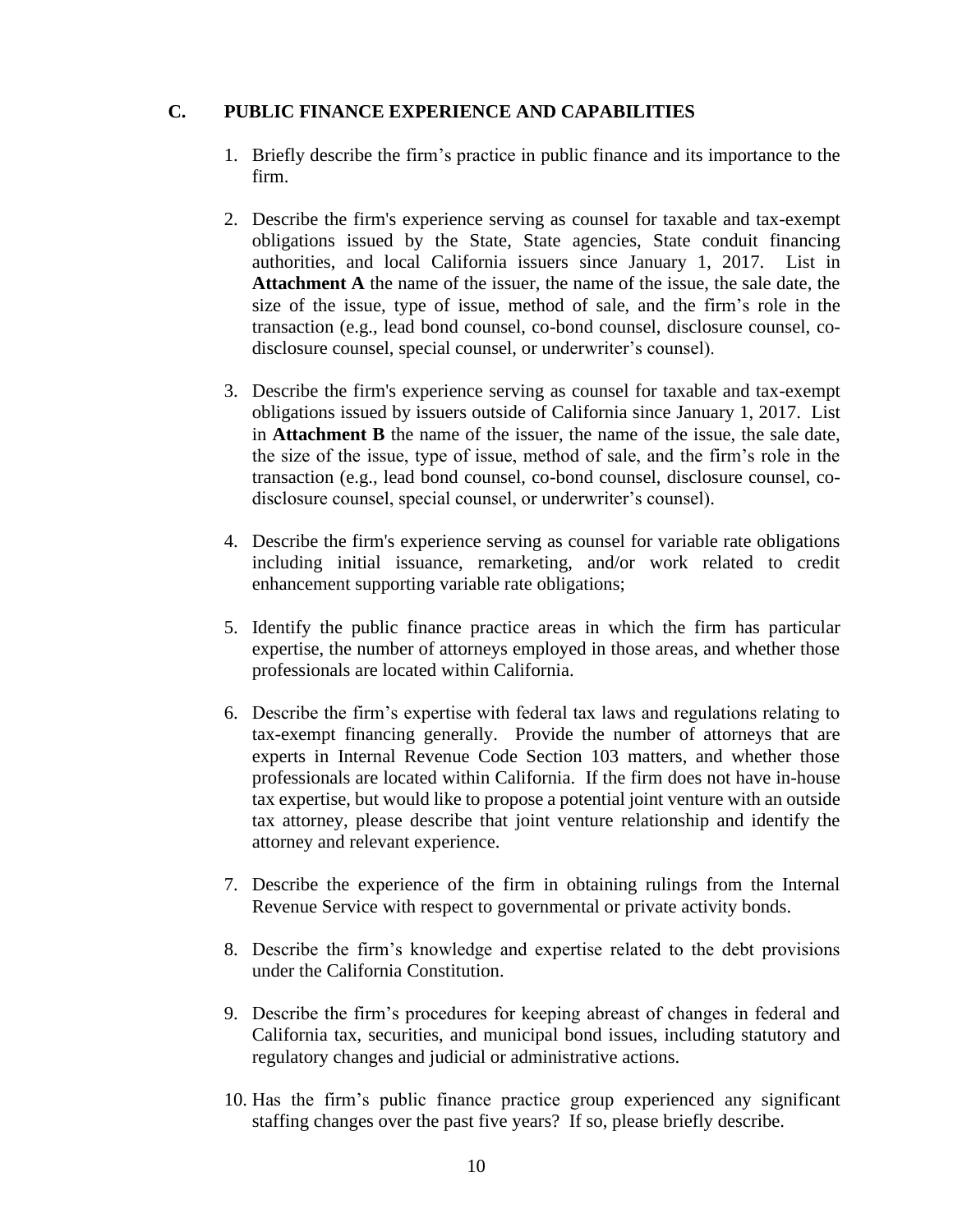# **D. PERSONNEL**

Please complete **Attachment C** regarding the personnel available to work on financings for the State, State agencies, and State conduit financing authorities. In addition, please complete **Attachment D** listing contact information for the relevant personnel. The State reserves the right to approve or disapprove any assignment or substitution of personnel on any transaction.

# **E. COMPLIANCE WITH MINIMUM QUALIFICATIONS**

- 1. **Public Finance Experience –** Describe how the firm meets the requirement described in section III.A.1. PUBLIC FINANCE EXPERIENCE.
- 2. **Licensed in the State of California –** Describe how the firm meets the requirements contained in section III.A.2. LICENSED IN THE STATE OF CALIFORNIA. Licensure information should be included in **Attachment C**.
- 3. **Legal Disclosure –** Provide the following information:
	- a. Any criminal indictments or convictions brought against the firm or its attorneys or civil judgments against the same within the past ten years where the charges involved an offering of municipal securities. Please describe in detail each such indictment, conviction, or judgment.
	- b. Any material pending legal action, settlement, or judgment involving a claim of fraud, whether civil or criminal, against any partner of the firm or any attorney employed by the firm. Please describe in detail each pending action, including the nature of the action and the potential liability of the firm or its attorneys.
	- c. Any pending legal action, including disciplinary actions, alleging malpractice or violations of law in connection with an offering of municipal securities against the firm or its attorneys. Please describe in detail each pending action and the potential liability of the firm or its attorneys. Also, provide information regarding any settlements or judgments involving malpractice or violations of law entered into by the firm or its attorneys within the past five years.
- 4. **Bond Campaign Contribution and Services Prohibition Certification**  Complete **Attachment E.**
- 5. **Legal Disclosure Certification** Complete **Attachment G,** certifying that the firm will provide quarterly updates to the disclosure information provided in the firm's SOQ.
- 6. **Malpractice Insurance –** Please provide, as an appendix, evidence of malpractice insurance coverage for the firm and its attorneys including coverage amounts. The evidence of coverage should indicate whether securities transactions are covered.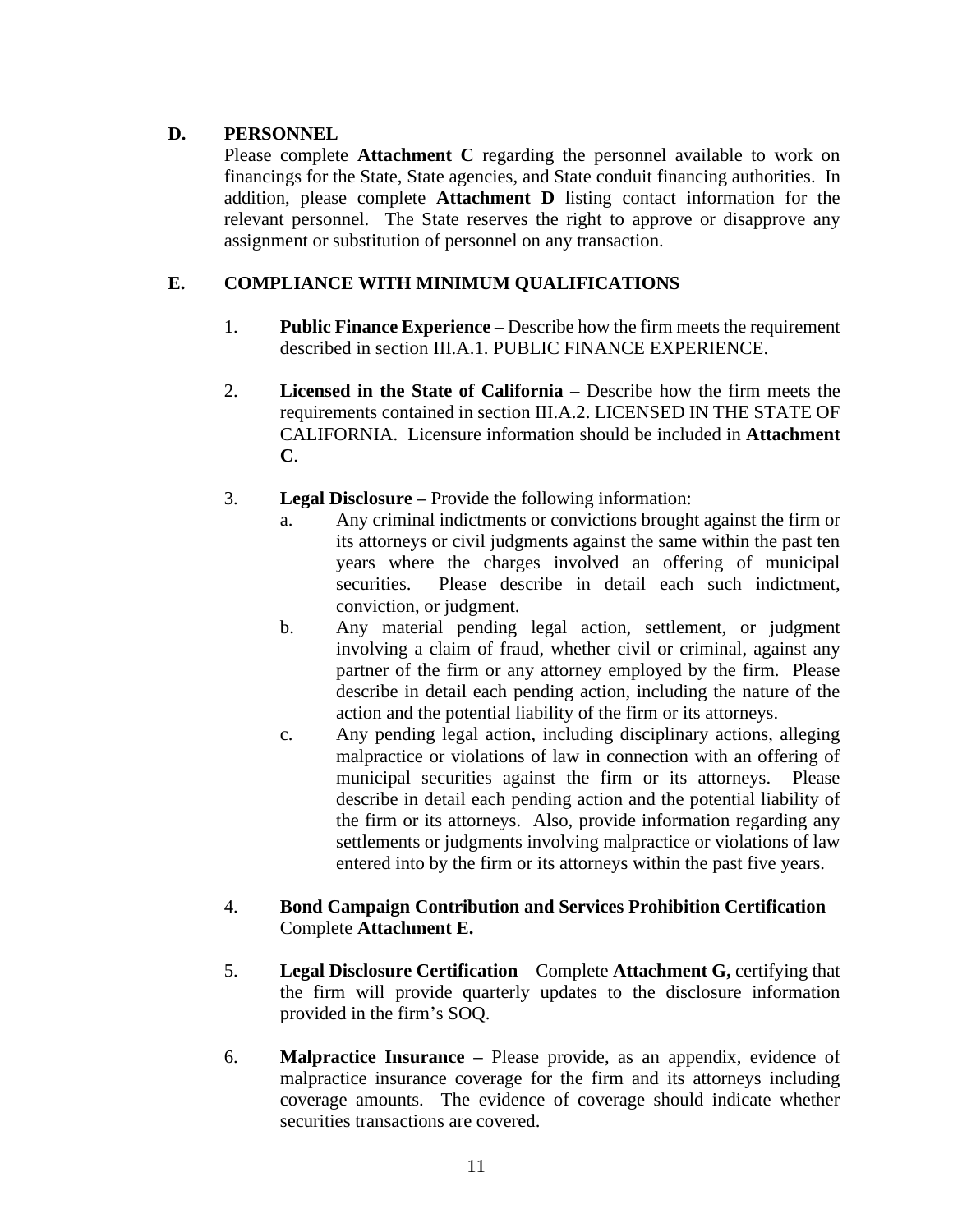- 7. **California Taxpayer and Shareholder Protection Act of 2003–U.S. Expatriate Corporations (Public Contract Code Sections 10286 and 10286.1) –** Please complete **Attachment H.**
- 8. **Darfur Contracting Act of 2008 –** Please complete **Attachment I**.
- 9. **Iran Contracting Act of 2010 –** Firms may be required to complete a certification similar to **Attachment J** for each applicable transaction shortly after the firm is appointed for that particular sale.

## **Please note that Attachment J is for your information only and does not need to be completed as part of the SOQ.**

10. **Civil Rights Certification** – Firms will be required to complete a certification similar to **Attachment K** for each applicable transaction shortly after the firm is appointed for that particular sale.

## **Please note that Attachment K is for your information only and does not need to be completed as part of the SOQ.**

# **F. CONFLICTS OF INTEREST**

Firms will be required to provide information regarding any existing or potential conflict of interest to STO or to the issuer when retained to serve as bond counsel or disclosure counsel. STO or the applicable issuer reserves the right to make the final determination whether the existing or potential conflict should disqualify the firm from participating in the particular transaction.

Does the firm have a conflicts of interest policy? If so, please provide a copy along with your SOQ. Please describe how your firm deals with professional ethics in connection with the representation of public finance clients.

# **G. DISABLED VETERAN BUSINESS ENTERPRISES**

State law establishes participation goals of three percent for Disabled Veteran Business Enterprises (DVBEs) in contracts for professional bond services awarded by State agencies. These goals apply to the annual dollar amount expended on professional bond services. In the case of law firms serving as bond counsel, cobond counsel, disclosure counsel, or co-disclosure counsel, this applies to all professional fees related to the issuance of bonds or other debt obligations. DVBE certification is obtained through the California Department of General Services. [http://www.dgs.ca.gov/pd/Programs/OSDS/DVBEEligibilityBenefits.aspx.](http://www.dgs.ca.gov/pd/Programs/OSDS/DVBEEligibilityBenefits.aspx)

**Firms requesting DVBE status must submit their DVBE Certificate as an appendix with the SOQ, and resubmit annually as the DVBE Certificate is renewed.**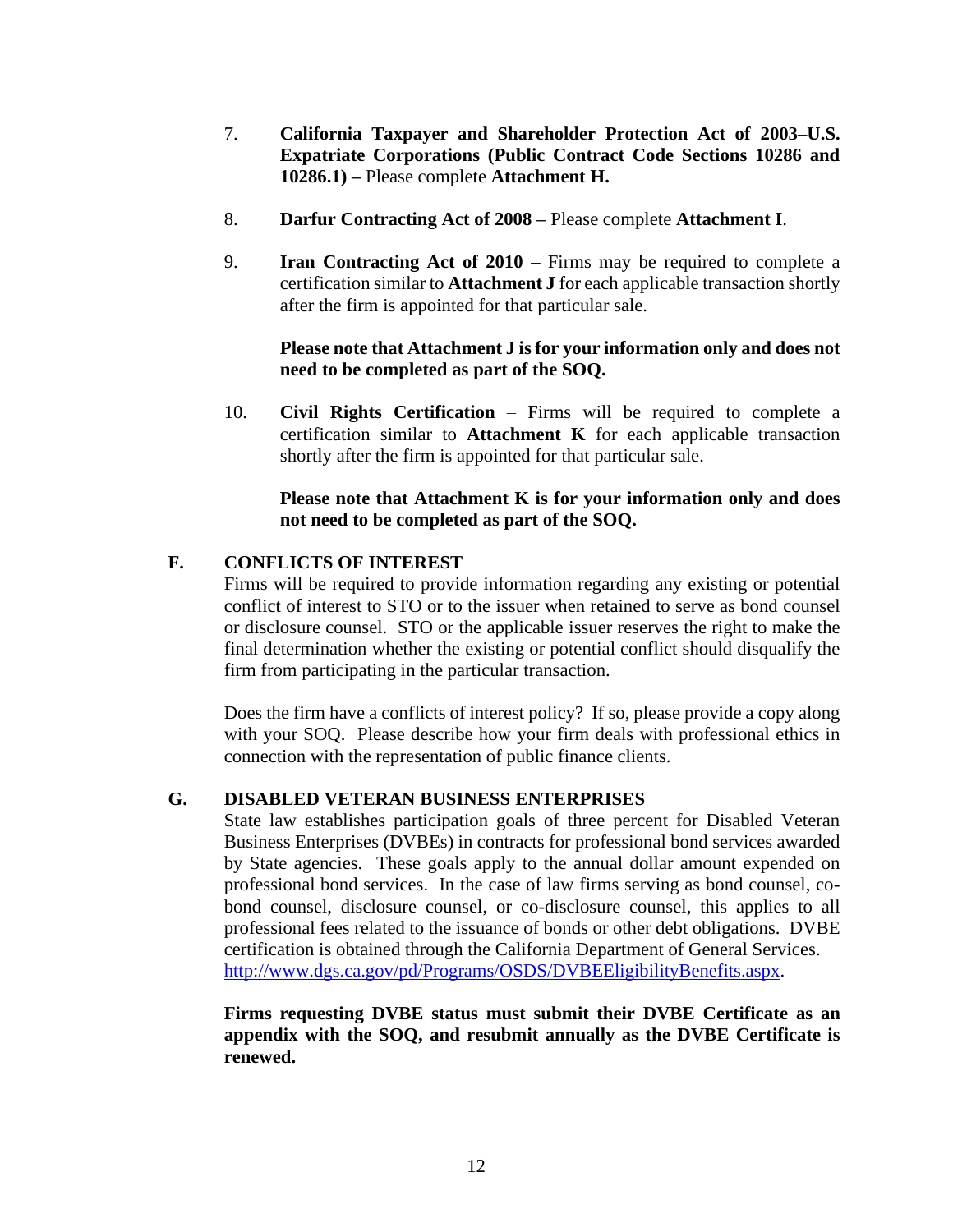## **H. MINORITY/WOMEN BUSINESS ENTERPRISES**

Although State law prohibits the use of participation goals for Minority Business Enterprises (MBEs) or Women Business Enterprises (WBEs) (California Constitution Article I, Section 31), it does require the STO to report annually to the Governor and the Legislature on the level of participation by MBEs and WBEs in contracts for professional bond services awarded (Government Code Section 16855). The STO requests businesses disclose this information, on a voluntary basis, by completing **Attachment L**. The STO uses this information for reporting purposes only and not for the purpose of bond counsel appointments.

### **I. PRO BONO SERVICES**

Describe any pro bono legal services policies or practices in place at the firm.

# **V. DELIVERY**

The STO will reject any incomplete SOQs. For your reference, an SOQ checklist is located on page 17. The STO will accept SOQs by e-mail only. Please include your firm's name in the subject field:

# **A. E-MAIL DELIVERIES:**

- 1. Address: To: [InvestorRelations@treasurer.ca.gov](mailto:InvestorRelations@treasurer.ca.gov) Subject: FIRM NAME-Bond Counsel Statement of Qualifications
- 2. Electronic deliveries must be in Adobe Acrobat PDF format.
- 3. If you have any questions, please contact Christina Sarron at [csarron@treasurer.ca.gov](mailto:csarron@treasurer.ca.gov) or (916) 653-2668.

# **VI. FEES**

Fees will be established either (a) on a transaction-by-transaction basis or (b) a fixed fee schedule. In general, bond counsel fees for the State conduit financing authorities are negotiated between bond counsel and the borrower, however, as agent for sale, the STO reserves the right to review these fees.

# **VII. CALIFORNIA PUBLIC RECORDS ACT**

All material submitted in response to this solicitation will become the property of the State of California and will not be returned. In addition, all material submitted may be considered a public record by the STO and subject to disclosure pursuant to the California Public Records Act (Government Code Section 6250 et seq.).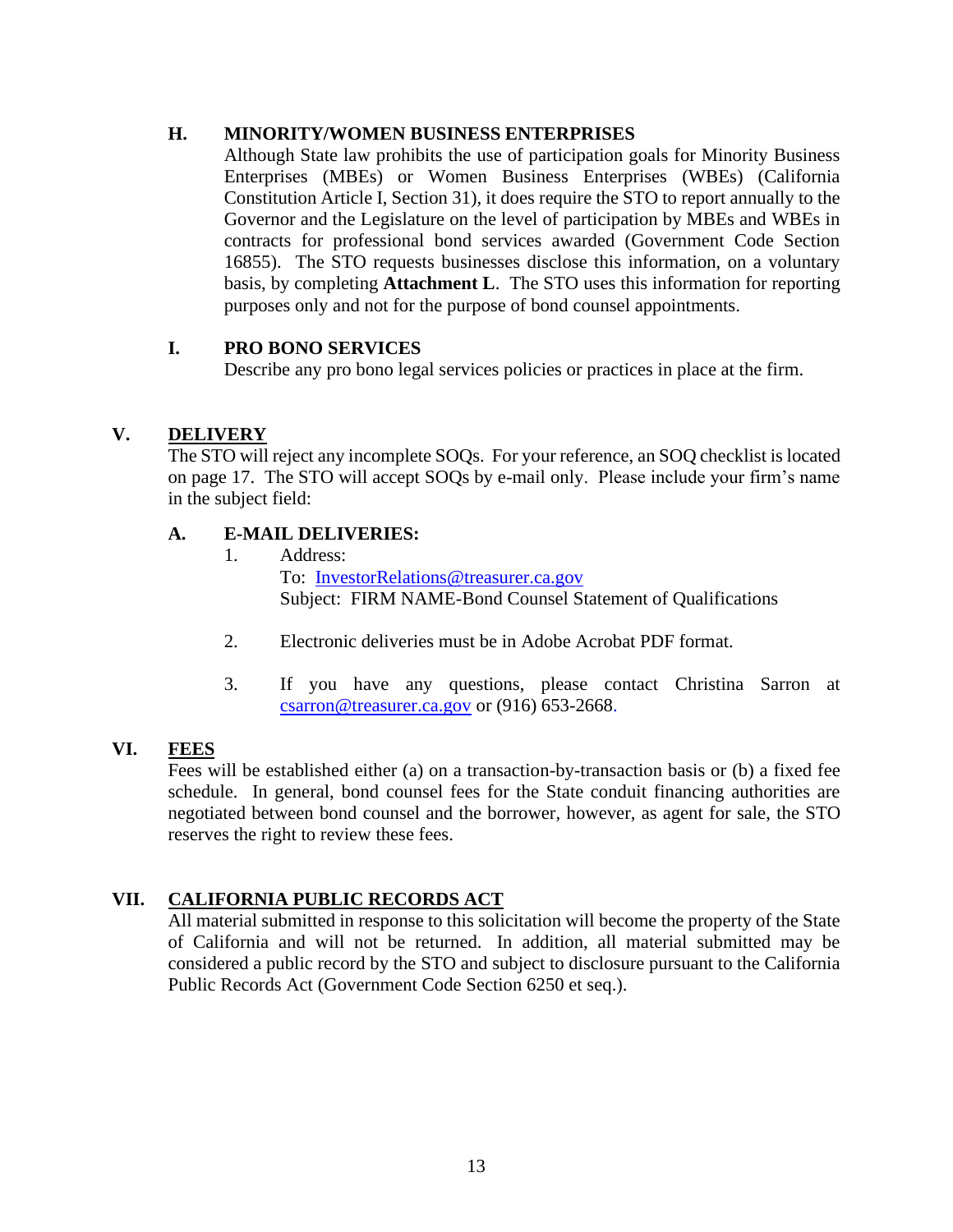### **VIII. STATEMENT EVALUATIONS**

Statements of Qualifications will be evaluated based on the following criteria:

- A. Satisfaction of the Minimum Qualifications;
- B. Qualifications and experience of firm and attorneys named in the statement;
- C. Capability of providing required services; and
- D. Past experience on State, State agency, and State conduit financing authority debt financings, as well as other public debt financings.

The STO reserves the right to:

- A. Request and interview with, and require additional information from any firm prior to its selection;
- B. Select firms that will best meet the STO's needs; or
- C. Consider information about any firm from other sources in addition to the information submitted by the firm.

The STO may from time to time seek ideas, advice, and proposals from bond counsel pool members. Neither inclusion in the bond counsel pool nor providing ideas, advice, and proposals offers any assurance that any firm will be selected to provide bond counsel services.

### **IX. REMOVAL FROM AND ADDITIONS TO THE BOND COUNSEL POOL**

Any firm may be removed or suspended from the bond counsel pool for reasons that include, but are not limited to, the following:

- A. Disqualification because of legal proceedings outlined in Section IV.E.3.a-c Legal Disclosure, including actions, settlements or judgments, disciplinary actions by state or federal regulatory agencies, criminal indictments or convictions, and claims of fraud, whether criminal or civil;
- B. Unacceptable performance in any bond sale as determined by an evaluation completed by the Public Finance Division or a State conduit financing authority;
- C. Being the subject of disciplinary action by state or federal regulatory agencies;
- D. Filing for protection under federal or state bankruptcy laws;
- E. Failure to continue to meet the minimum qualifications listed under Section III. MINIMUM QUALIFICATIONS;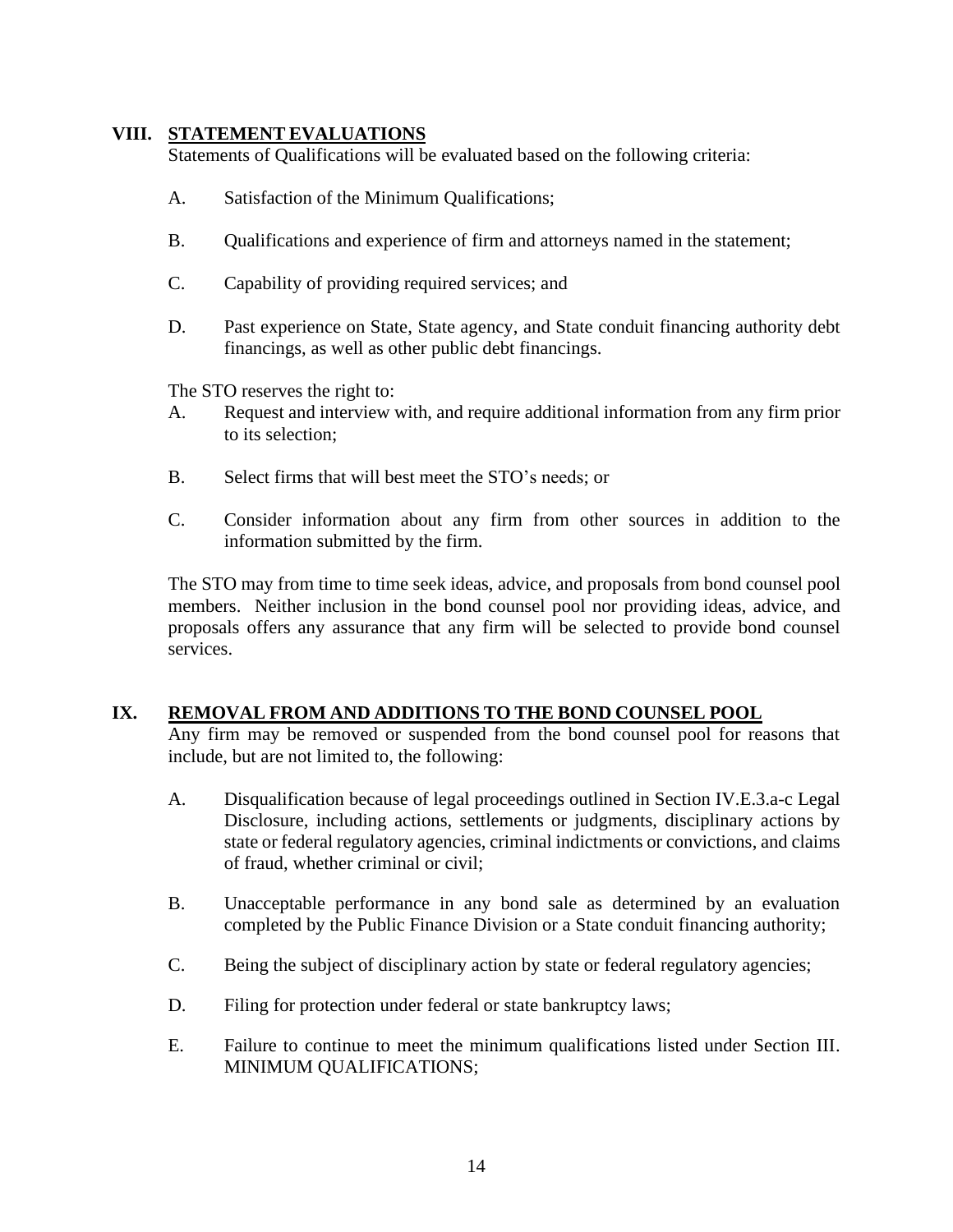- F. Failure to submit quarterly disclosure reports or bond campaign contribution and services prohibition certifications in a timely manner; or
- G. Failure to respond to reasonable information requests.

The STO accepts bond counsel pool applications on an ongoing basis. Bond counsel pool applicants will be required to submit a response to the RFQ and will be evaluated based on the same criteria used to establish the bond counsel pool.

# **X. ONGOING COMPLIANCE WITH MINIMUM QUALIFICATIONS**

To remain in the bond counsel pool, a firm must meet Section III. MINIMUM QUALIFICATIONS, at all times. Bond counsel pool members are responsible for notifying the STO's Public Finance Division Director within 10 days if the firm no longer meets the minimum qualifications.

In addition, if the firm is currently appointed to a bond sale or project and subsequently no longer meets the minimum qualifications the firm must immediately contact the STO's Public Finance Division Director.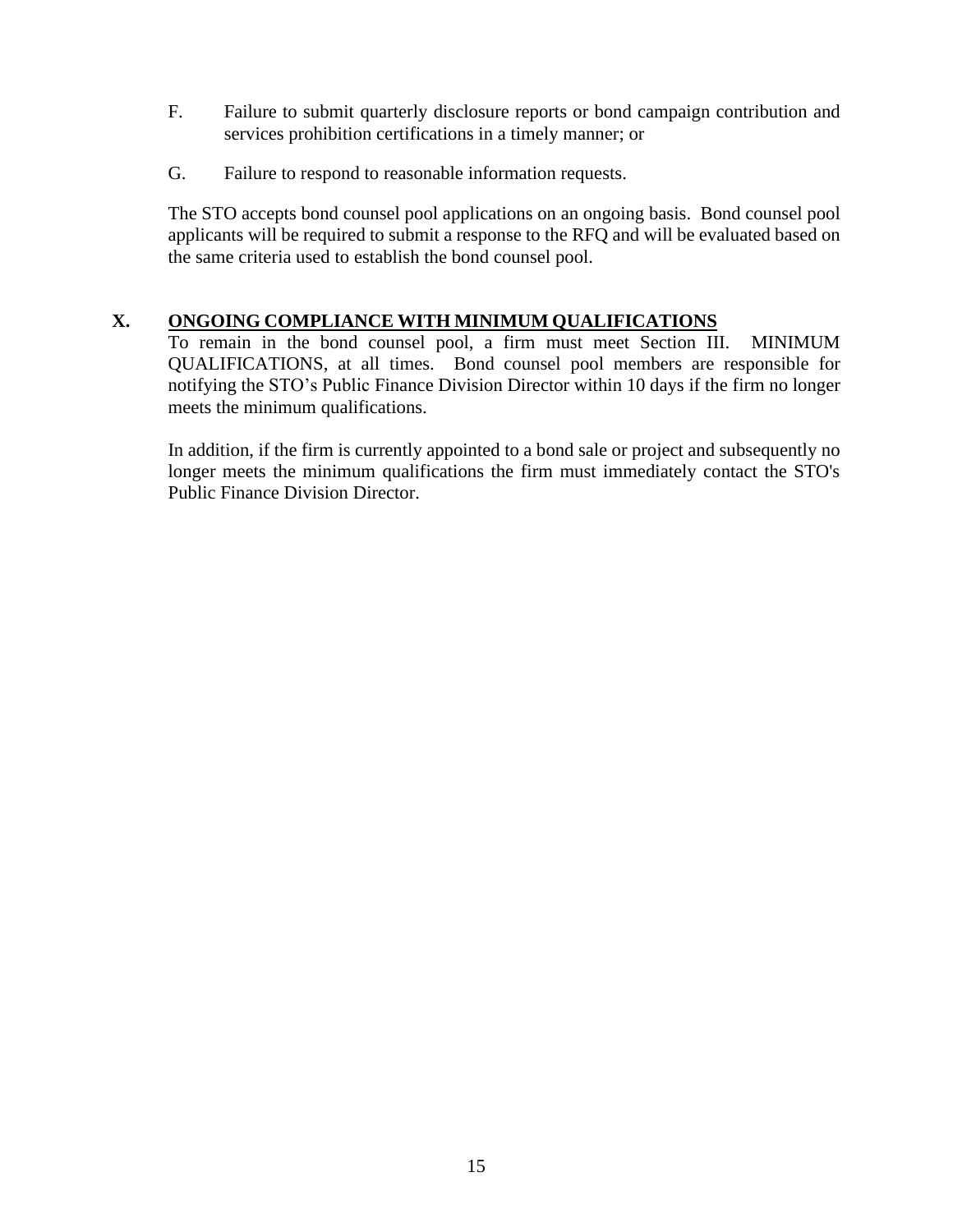# **STATEMENT OF QUALIFICATIONS CHECKLIST State of California Office of the State Treasurer**

The STO requires the following information when submitting a complete statement of qualifications, **incomplete statements of qualifications will be returned:**

|     | <b>Content</b>                                                                    |
|-----|-----------------------------------------------------------------------------------|
|     | Section IV.A. Cover Letter                                                        |
|     | Section IV.B. Firm Attributes and Commitment to California Questions 1-4          |
|     | Section IV.C. Public Finance Experience and Capabilities Questions 1-9            |
|     | Section IV.E.1. Public Finance Experience                                         |
|     | Section IV.E.2. Licensed in the State of California                               |
|     | Section IV.E.3. Legal Disclosure Questions a. - c.                                |
|     | Section IV.F. Conflict of Interest: response to question                          |
|     | Section IV.I. Pro Bono Services: response to question                             |
|     | <b>Attachments</b>                                                                |
|     | Attachment A: PUBLIC FINANCE EXPERIENCE-CALIFORNIA ISSUERS                        |
|     | Attachment B: PUBLIC FINANCE EXPERIENCE-ISSUERS OUTSIDE OF                        |
|     | <b>CALIFORNIA</b>                                                                 |
|     | Attachment C: PERSONNEL EXPERIENCE                                                |
|     | Attachment D: FIRM CONTACTS                                                       |
|     | Attachment E: Bond Campaign Contribution and Services Prohibition - Initial       |
|     | Certification                                                                     |
| N/A | Attachment F: DO NOT COMPLETE INFORMATIONAL ONLY                                  |
|     | Attachment G: LEGAL DISCLOSURE CERTIFICATION                                      |
|     | Attachment H: EXPATRIATE CORPORATION CERTIFICATION                                |
|     | Attachment I: DARFUR CONTRACTING ACT                                              |
| N/A | Attachment J: DO NOT COMPLETE INFORMATIONAL ONLY                                  |
| N/A | Attachment K: DO NOT COMPLETE INFORMATIONAL ONLY                                  |
|     | Attachment L: MINORITY BUSINESS ENTERPRISE AND WOMEN'S BUSINESS                   |
|     | ENTERPRISE CERTIFICATION (OPTIONAL)                                               |
|     | <b>Appendices</b>                                                                 |
|     | Section IV.E.5. Malpractice Insurance: Please provide evidence of the firm's      |
|     | malpractice insurance coverage for the firm and its attorneys including coverage  |
|     | amounts AND indicating that securities transactions are covered.                  |
|     | Section IV.F. Conflict of Interest Policy                                         |
|     | Section IV.G. Disabled Veteran Business Enterprise: If applicable, please provide |
|     | certification from the Department of General Services                             |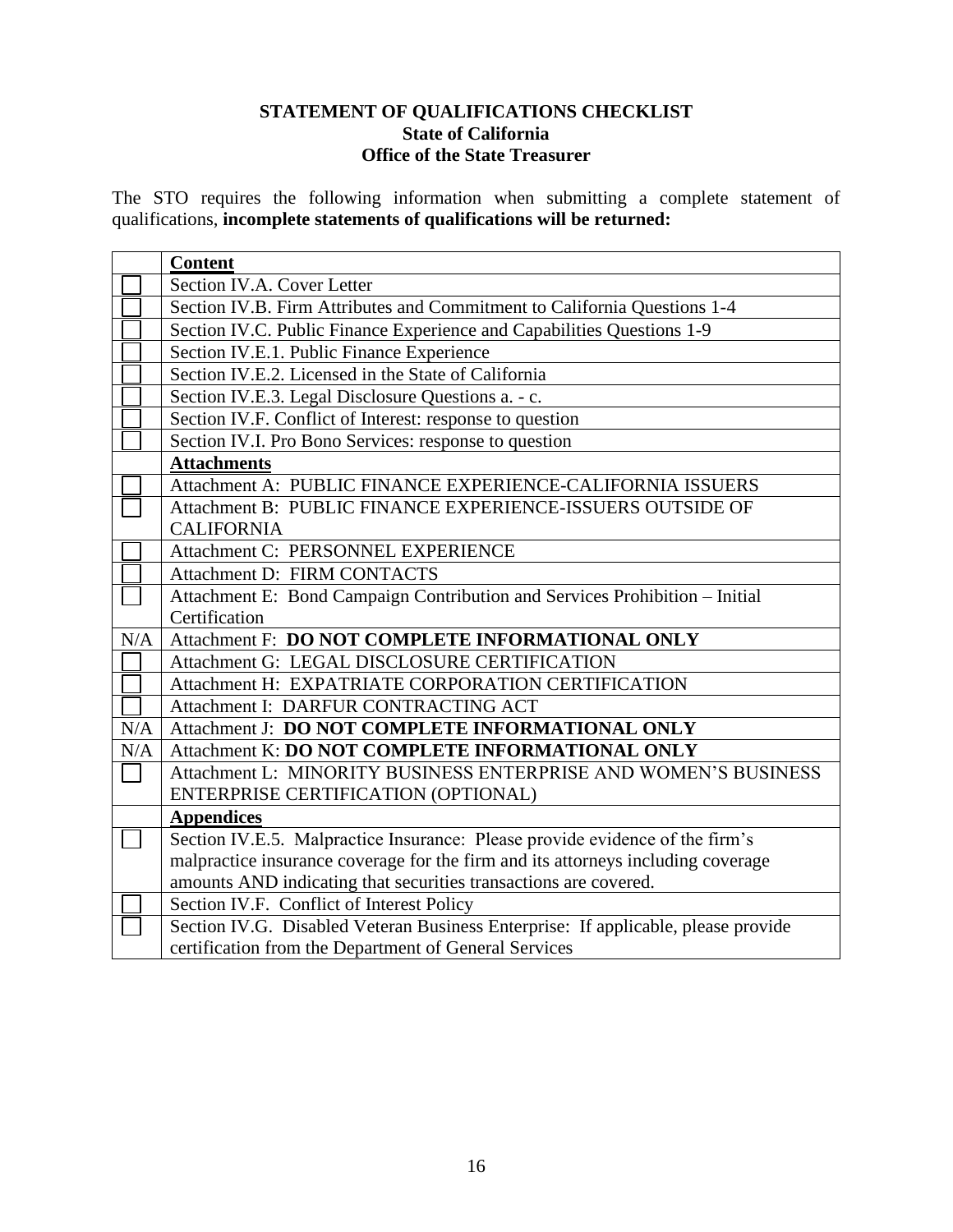## **Attachment A**

# **PUBLIC FINANCE EXPERIENCE – CALIFORNIA ISSUERS** State of California Office of the State Treasurer

As described in Section IV.C.2., please provide the firm's experience serving as counsel for taxable and tax-exempt obligations issued by the State, State agencies, State conduit financing authorities, and local California issuers since January 1, 2017. List the name of the issuer, the name of the issue, the sale date, the size of the issue, type of issue, method of sale, and the firm's role in the transaction (e.g., lead bond counsel, co-bond counsel, disclosure counsel, co-disclosure counsel, special counsel, or underwriter's counsel).

Please provide the information in this format:

| <b>Issuer</b> | <b>Issue</b><br><b>Description</b> | <b>Sale Date</b> | <b>Par Amount</b> | <b>Type of Issue</b> | <b>Method of Sale</b> | <b>Firm's Role</b> |
|---------------|------------------------------------|------------------|-------------------|----------------------|-----------------------|--------------------|
|               |                                    |                  |                   |                      |                       |                    |
|               |                                    |                  |                   |                      |                       |                    |
|               |                                    |                  |                   |                      |                       |                    |
|               |                                    |                  |                   |                      |                       |                    |
|               |                                    |                  |                   |                      |                       |                    |
|               |                                    |                  |                   |                      |                       |                    |
|               |                                    |                  |                   |                      |                       |                    |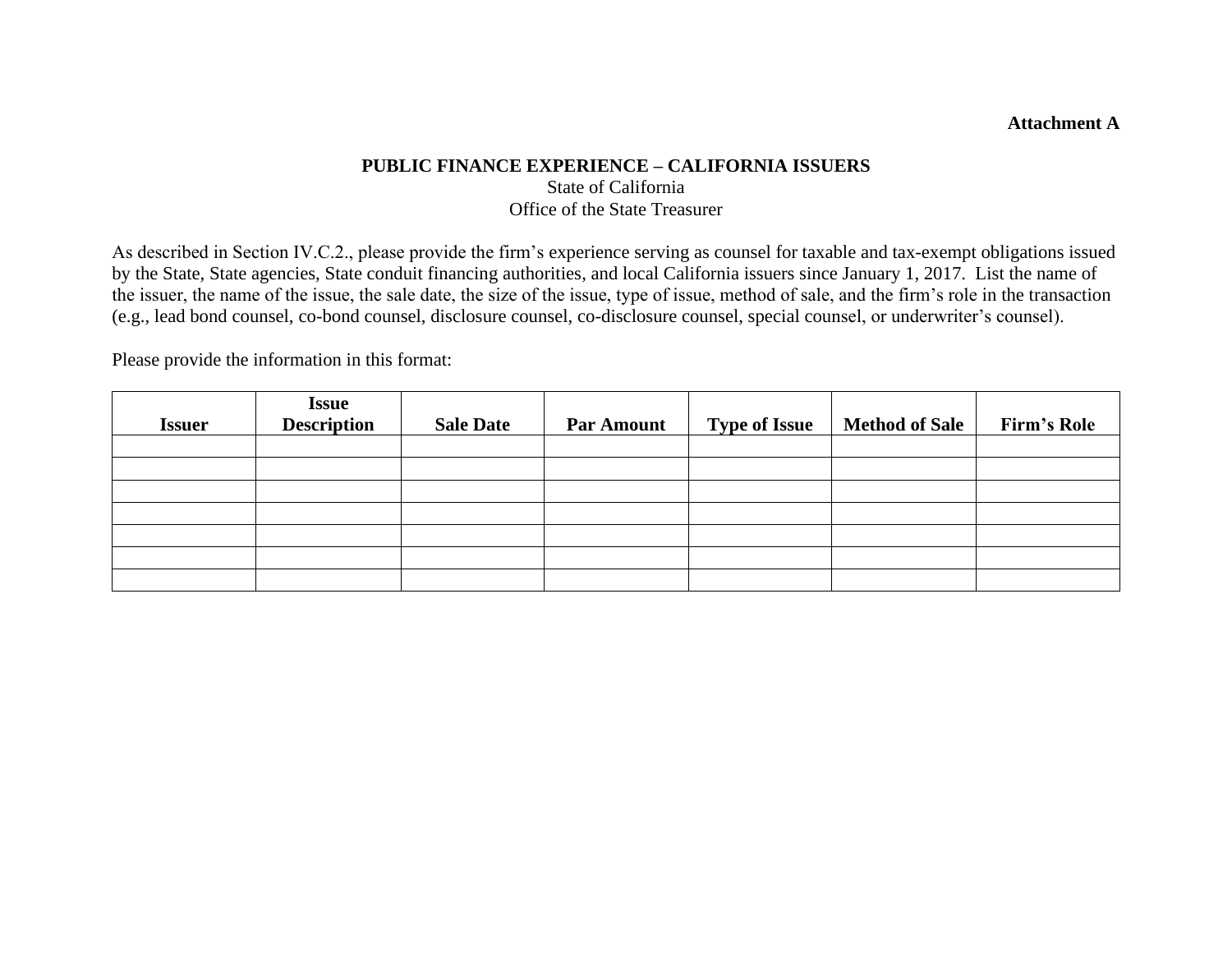### **Attachment B**

# **PUBLIC FINANCE EXPERIENCE – ISSUERS OUTSIDE OF CALIFORNIA** State of California Office of the State Treasurer

As described in Section IV.C.3., please provide the firm's experience serving as counsel for taxable and tax-exempt obligations issued by issuers outside of California since January 1, 2017. List the name of the issuer, the name of the issue, the sale date, the size of the issue, type of issue, method of sale, and the firm's role in the transaction (e.g., lead bond counsel, co-bond counsel, disclosure counsel, co-disclosure counsel, special counsel, or underwriter's counsel).

Please provide the information in this format:

| <b>Issuer</b> | <b>Issue</b><br><b>Description</b> | <b>Sale Date</b> | <b>Par Amount</b> | <b>Type of Issue</b> | Method of Sale | <b>Firm's Role</b> |
|---------------|------------------------------------|------------------|-------------------|----------------------|----------------|--------------------|
|               |                                    |                  |                   |                      |                |                    |
|               |                                    |                  |                   |                      |                |                    |
|               |                                    |                  |                   |                      |                |                    |
|               |                                    |                  |                   |                      |                |                    |
|               |                                    |                  |                   |                      |                |                    |
|               |                                    |                  |                   |                      |                |                    |
|               |                                    |                  |                   |                      |                |                    |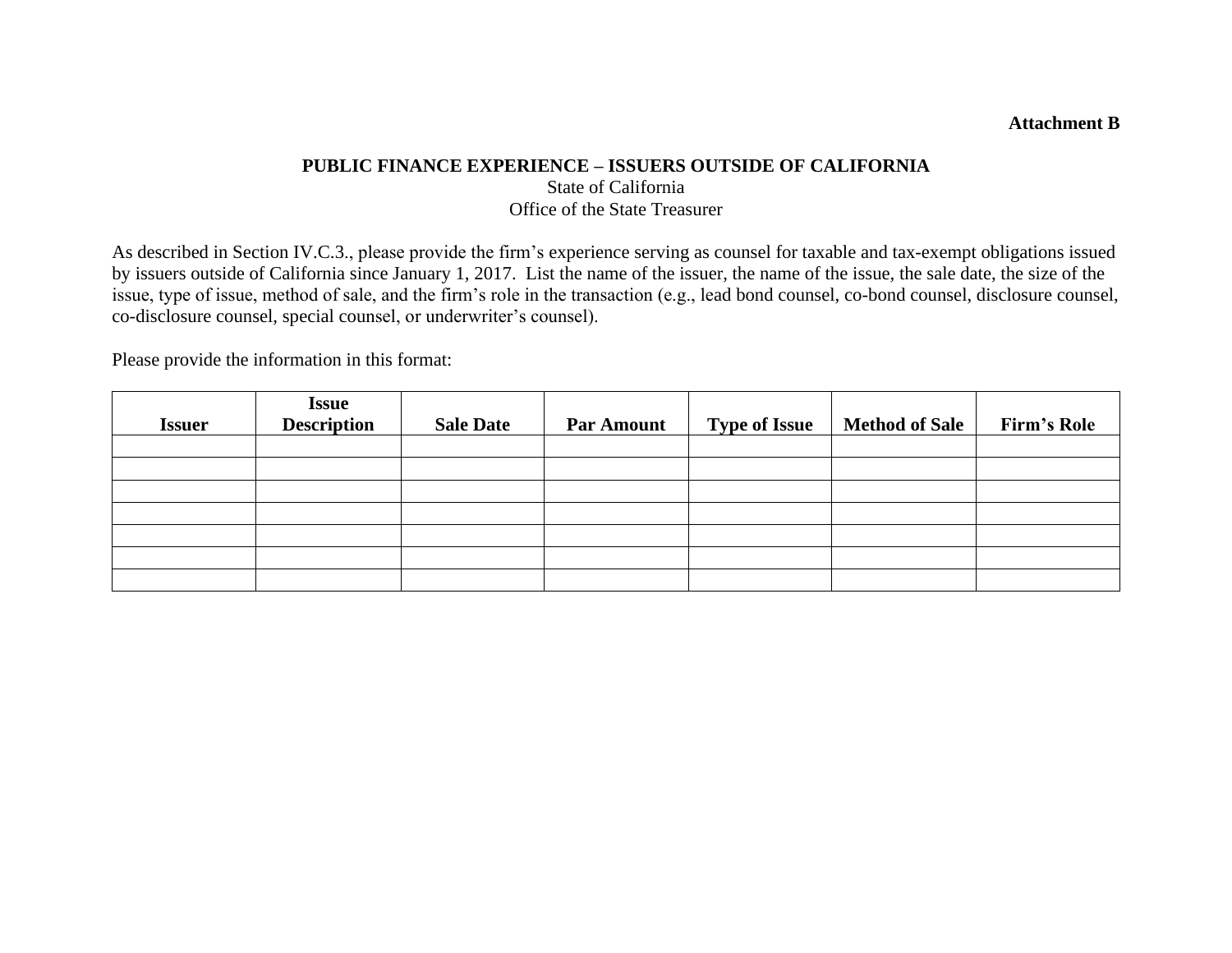# **Attachment C**

# **PERSONNEL EXPERIENCE**  State of California

# Office of the State Treasurer

Identify key personnel (include partners, associates, and tax attorneys) who will be directly involved in the financings. With the exception of tax attorneys, all personnel listed below must be active members of the California State Bar.

| Name | Title | <b>Office Location</b> | Role | How Long<br>In Current<br>Position? | How Long<br>Employed at<br>Current<br>Firm? | How Long in Member of<br>Public<br>Finance<br>Practice? | California<br>State Bar? |
|------|-------|------------------------|------|-------------------------------------|---------------------------------------------|---------------------------------------------------------|--------------------------|
|      |       |                        |      |                                     |                                             |                                                         |                          |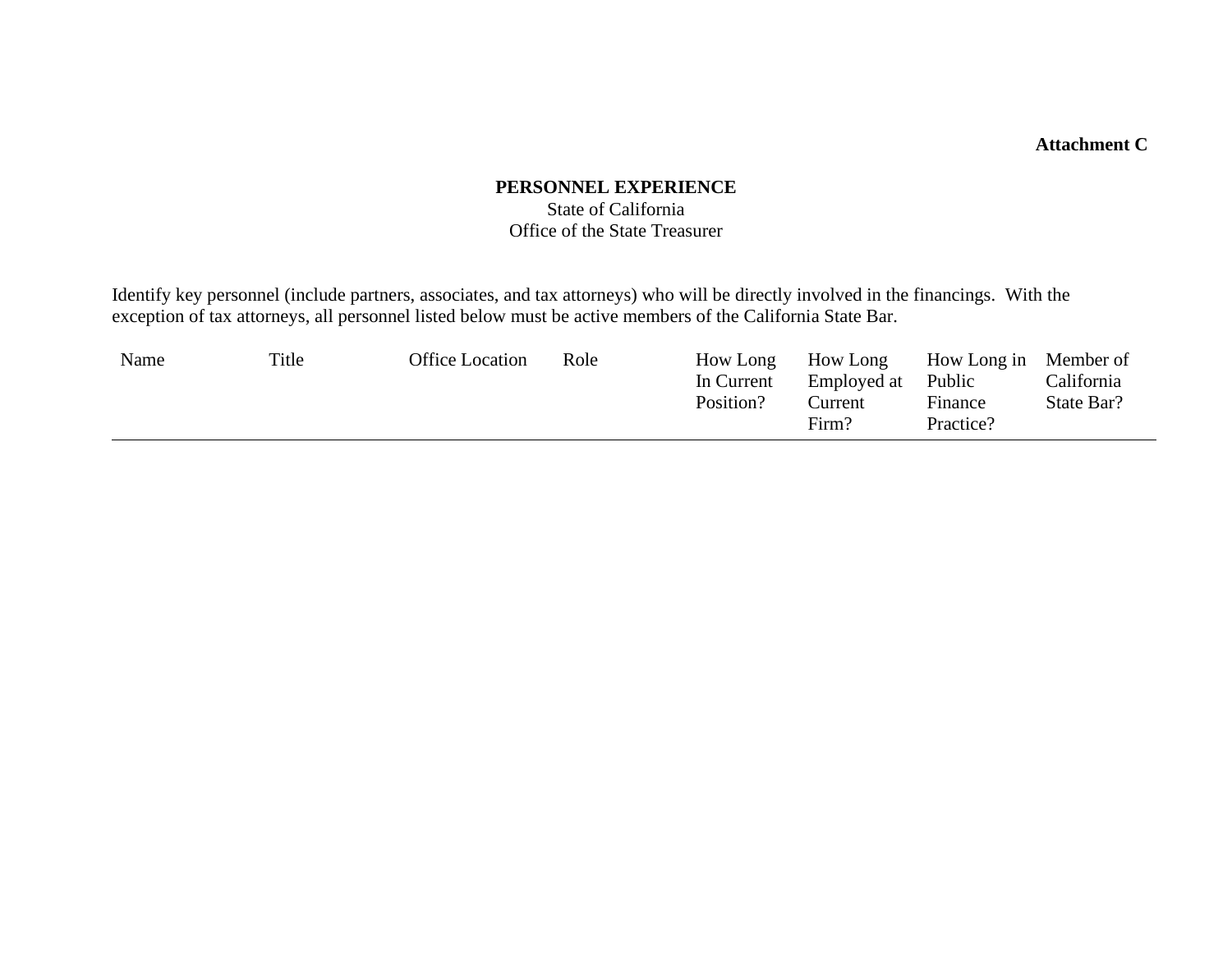#### **FIRM CONTACTS**

### State of California Office of the State Treasurer

Primary Contact with State Treasurer's Office

Name: Title: Address: City/State/Zip: Phone: Fax: Email Address:

Contact to receive all RFQs and other Notices Name: Title: Address: City/State/Zip: Phone: Fax: Email Address:

Managing Partner (or comparable position) Name: Title: Address: City/State/Zip: Phone: Fax:

Email Address: Head of Public Finance Unit (or comparable position) Name: Title: Address: City/State/Zip: Phone: Fax: Email Address: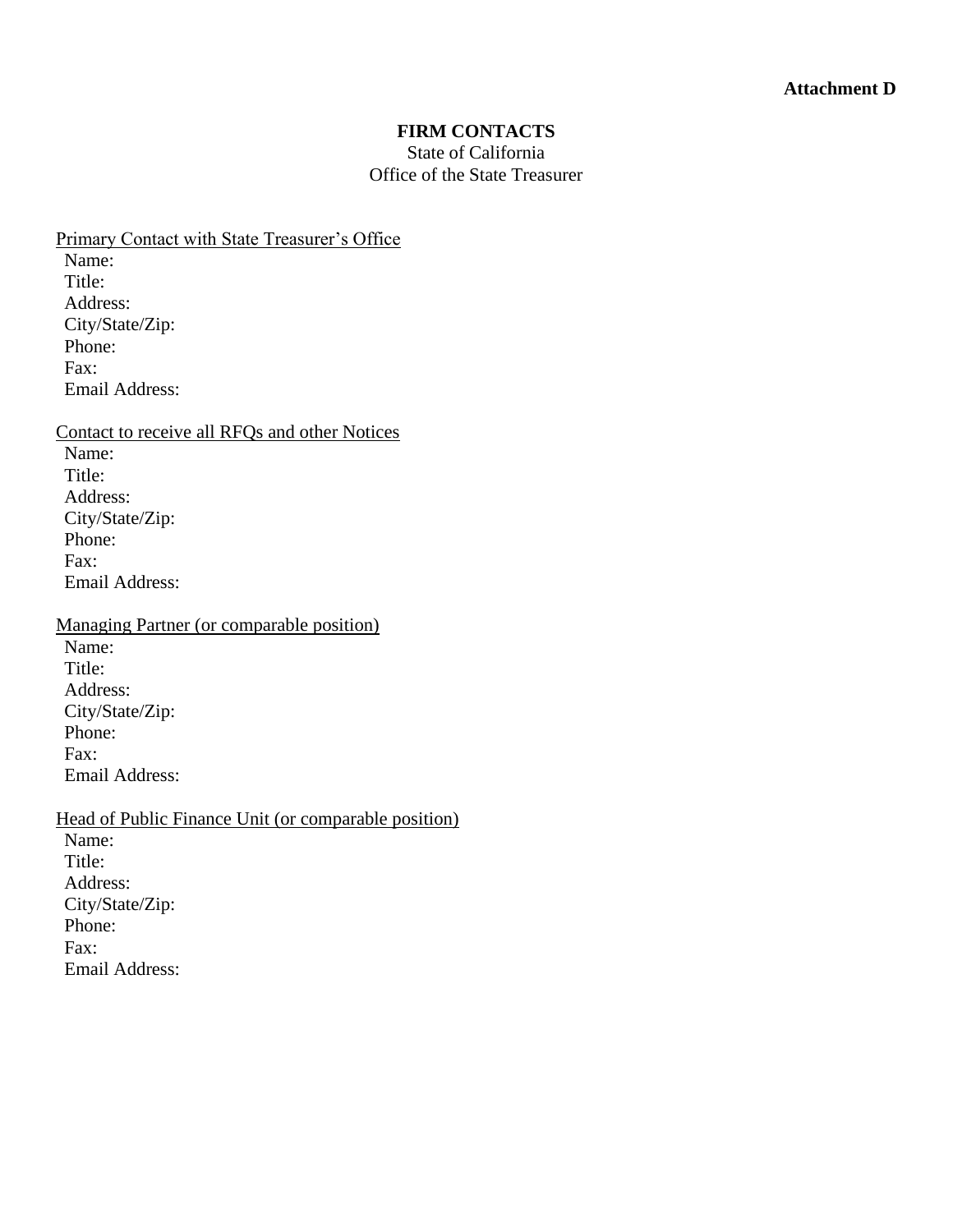# **BOND CAMPAIGN CONTRIBUTION AND SERVICES PROHIBITION BOND COUNSEL INITIAL CERTIFICATION** State of California Office of the State Treasurer

- 1. I certify that, ENTER FIRM NAME will have in place a policy or procedure requiring that ENTER FIRM NAME or any licensed legal professional associated with ENTER FIRM NAME who engages in legal services primarily for municipal securities business\* will not accept any such legal services work with a municipal entity in California within two years of any contribution\*\* made or provided after the date of this certification by ENTER FIRM NAME or any licensed legal professional associated with ENTER FIRM NAME who engages in legal services primarily for municipal securities business, to a bond ballot campaign for bonds of the municipal entity.
- 2. I understand that the firm will be required to certify each quarter that it has a policy or procedure in place AND that the policy or procedure has not been violated. Failure to maintain this policy or procedure, or a violation of such policy or procedure may result in the firm being removed from the bond counsel pool.
- 3. I certify that I am authorized to sign this certification on behalf of ENTER FIRM NAME.

| <b>ENTER DATE</b> |                        |
|-------------------|------------------------|
| Date              | Signature              |
|                   |                        |
|                   | <b>ENTER NAME</b>      |
|                   | <b>Printed Name</b>    |
|                   |                        |
|                   | <b>ENTER JOB TITLE</b> |
|                   | Job Title              |

\*The following terms shall be defined as provided in Rule G-37 issued by the Municipal Securities Rulemaking Board: (1) bond ballot campaign; (2) municipal securities business; (3) municipal entity. However, in addition to the G-37 definition of municipal securities business, this certification also applies to competitive sales.

\*\*"Contribution" includes contributions of cash or in-kind services or the provision of bond campaign services either directly or indirectly through or by any other person or means, but does not include a contribution made in an election in which the licensed legal professional is entitled to vote and the contributions, in total, are not in excess of \$250. Bond campaign services includes, but is not limited to, fundraising, public opinion polling, election strategy and management, organization of campaign volunteers, get out the vote services, development of campaign literature, and advocacy materials. Bond campaign services does not include either of the following: (1) advice and support related to the preparation of the bond measure, tax rate statements and other documentation required for board approval; or (2) public opinion polling, or other pre-election services including legal services, that are for purposes of gathering information regarding, and evaluating the potential for, the adoption of the bond measure by the electorate before any action by the governing body to place the measure before the electorate.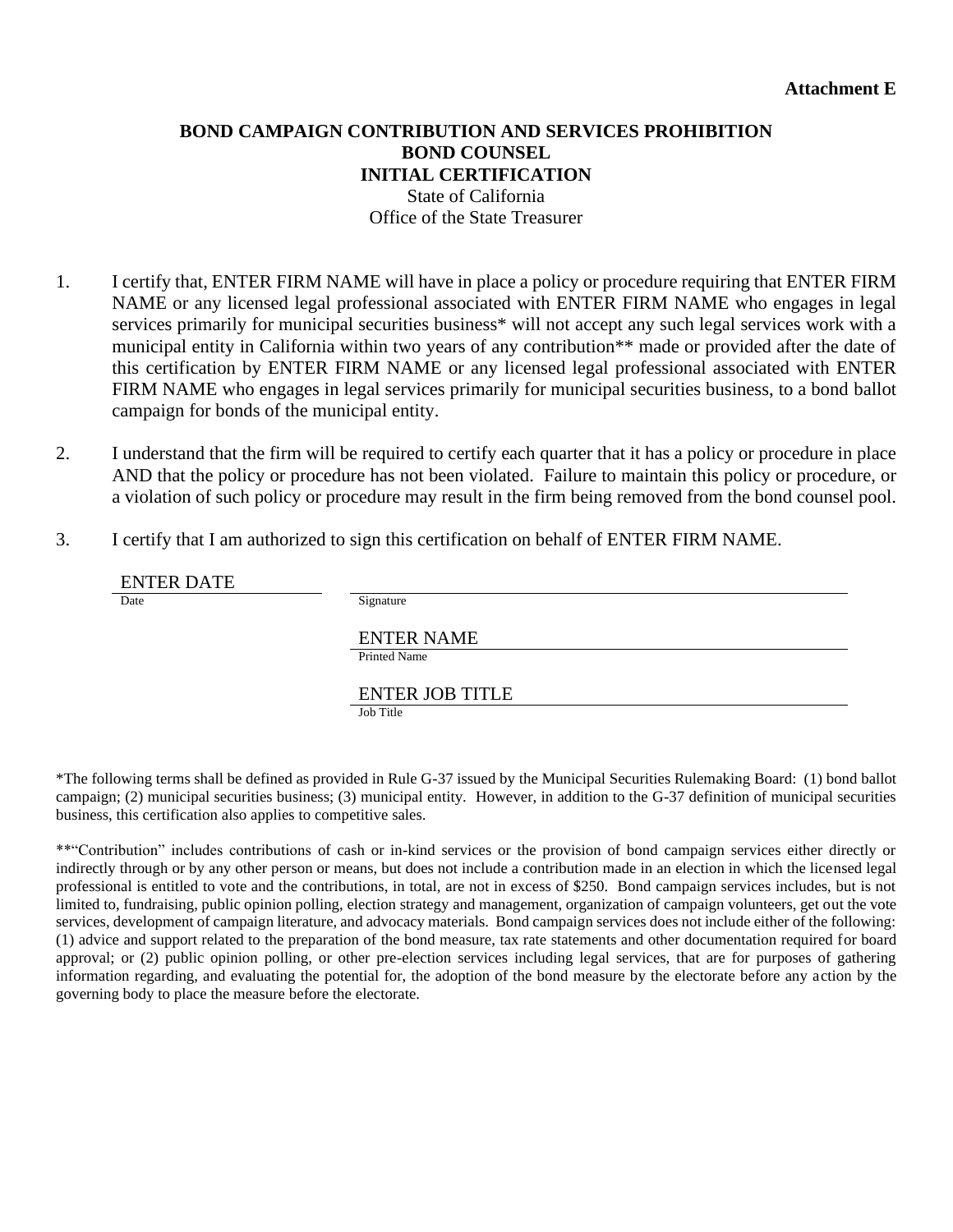### **BOND CAMPAIGN CONTRIBUTION AND SERVICES PROHIBITION BOND COUNSEL QUARTERLY CERTIFICATION** State of California Office of the State Treasurer

- 1. I certify that, for the three month period ending on March 31, ENTER FIRM NAME had in place a policy or procedure requiring that ENTER FIRM NAME or any licensed legal professional associated with ENTER FIRM NAME who engages in legal services primarily for municipal securities business\* will not accept any such legal services work with a municipal entity in California within two years of any contribution\*\* made or provided after the date of the Firm's initial certification by ENTER FIRM NAME or any licensed legal professional associated with ENTER FIRM NAME who engages in legal services primarily for municipal securities business, to a bond ballot campaign for bonds of the municipal entity.
- 2. I certify that, to the best of my knowledge, for the three month period ending on March 31, ENTER FIRM NAME and any licensed legal professional associated with ENTER FIRM NAME who engages in legal services primarily for municipal securities business did not violate the firm's policy or procedure described in Paragraph 1.
- 3. I under that failure to have such policy or procedure in place, or a violation of such policy or proce ure, for the three month period ending on March 31 may result in ENTER FIRM NAME being removed  $\rightarrow$  the bond counsel pool. de and hat failure to have the political or the bottom and that that that that the political political political political politic state of the bottom in the bottom in the bottom is a set political political political poli
- 4. I certify that I am a aborized  $\gamma$  sign the left to sign that conservation on behalf of ENTER FIRM NAME.

ENTER DATE

Signature

ENTER NAME

Printed Name

ENTER JOB TITLE

Job Title

\* The following terms shall be defined as provided in Rule G-37 issued by the Municipal Securities Rulemaking Board: (1) bond ballot campaign; (2) municipal securities business; (3) municipal entity. However, in addition to the G-37 definition of municipal securities business, this certification also applies to competitive sales.

\*\* "Contribution" includes contributions of cash or in-kind services or the provision of bond campaign services either directly or indirectly through or by any other person or means, but does not include a contribution made in an election in which the licensed legal professional is entitled to vote and the contributions, in total, are not in excess of \$250. Bond campaign services includes, but is not limited to, fundraising, public opinion polling, election strategy and management, organization of campaign volunteers, get out the vote services, development of campaign literature, and advocacy materials. Bond campaign services does not include either of the following: (1) advice and support related to the preparation of the bond measure, tax rate statements and other documentation required for board approval; or (2) public opinion polling, or other pre-election services including legal services, that are for purposes of gathering information regarding, and evaluating the potential for, the adoption of the bond measure by the electorate before any action by the governing body to place the measure before the electorate.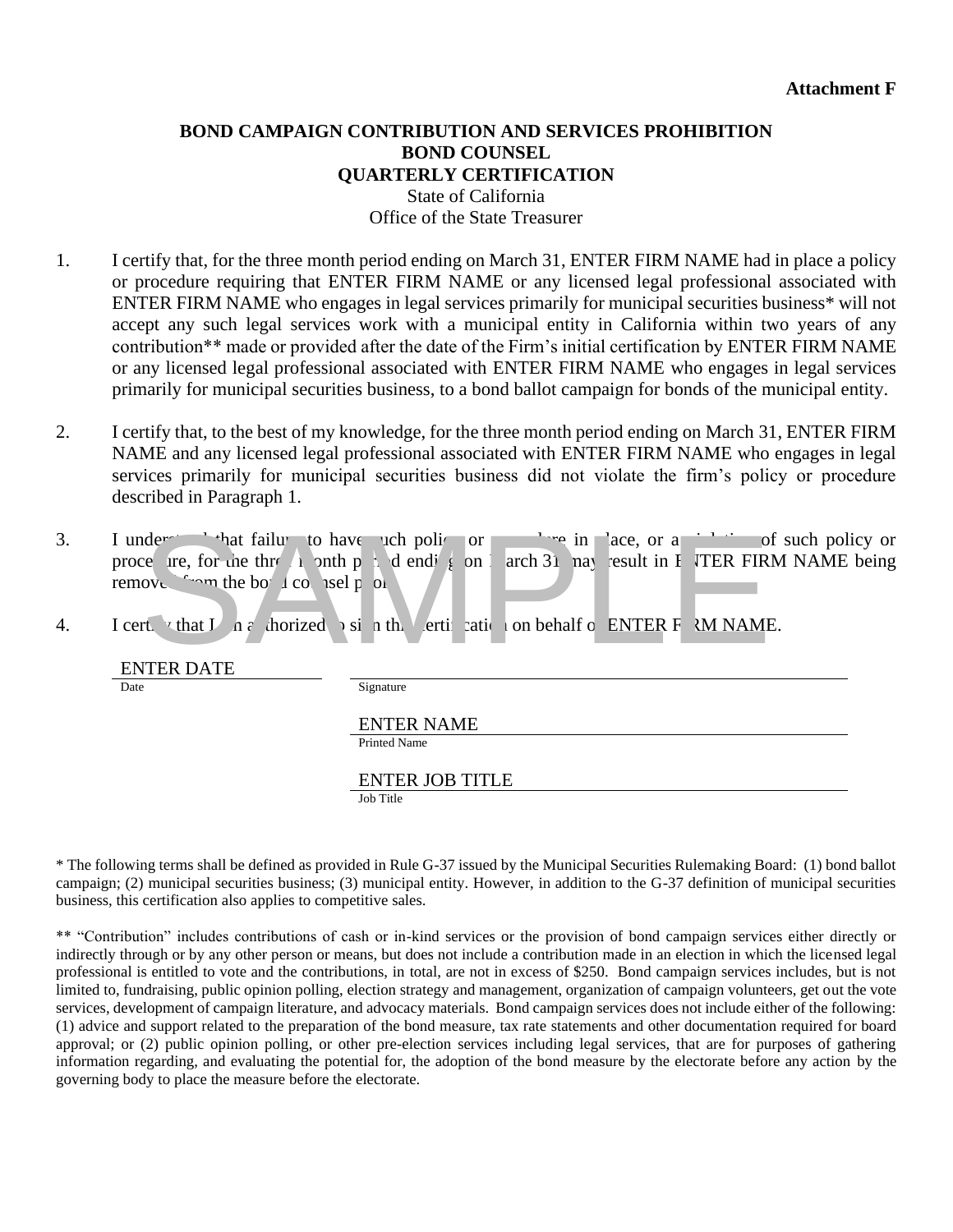### **LEGAL DISCLOSURE CERTIFICATION**

State of California Office of the State Treasurer

# **(FIRM NAME)**

I, (Person's Name), (Job Title), certify as follows:

I am authorized to execute this Certification on behalf of (FIRM NAME).

The firm is interested in providing bond counsel services to the State of California, State agencies, and State conduit financing authorities, and has submitted a Statement of Qualifications to the State Treasurer's Office in order to be considered for placement in the bond counsel pool, which may provide such services.

In the Statement of Qualifications, the firm has responded to questions regarding legal proceedings against the firm, as specified, in connection with offerings of municipal securities in California transactions and nationwide.

The firm agrees to provide quarterly updates no later than April 30, July 31, October 31 and January 31 to the State Treasurer's Office regarding changes to the information submitted, including information about legal proceedings originating after submission of the Statement of Qualifications by submitting an updated Quarterly Disclosure Report. I understand that if the firm fails to submit the Quarterly Disclosure Report along with the appropriate documentation within one week of the required date, the firm may be suspended from the bond counsel pool and would be required to request reinstatement.

I certify that I have reviewed the requirements for updating the State Treasurer's Office regarding legal proceedings as outlined in the Request for Statement of Qualifications, and I agree, on behalf of the firm, to fulfill the requirements outlined therein.

DATE:

Signature

(Printed Name)

(Job Title)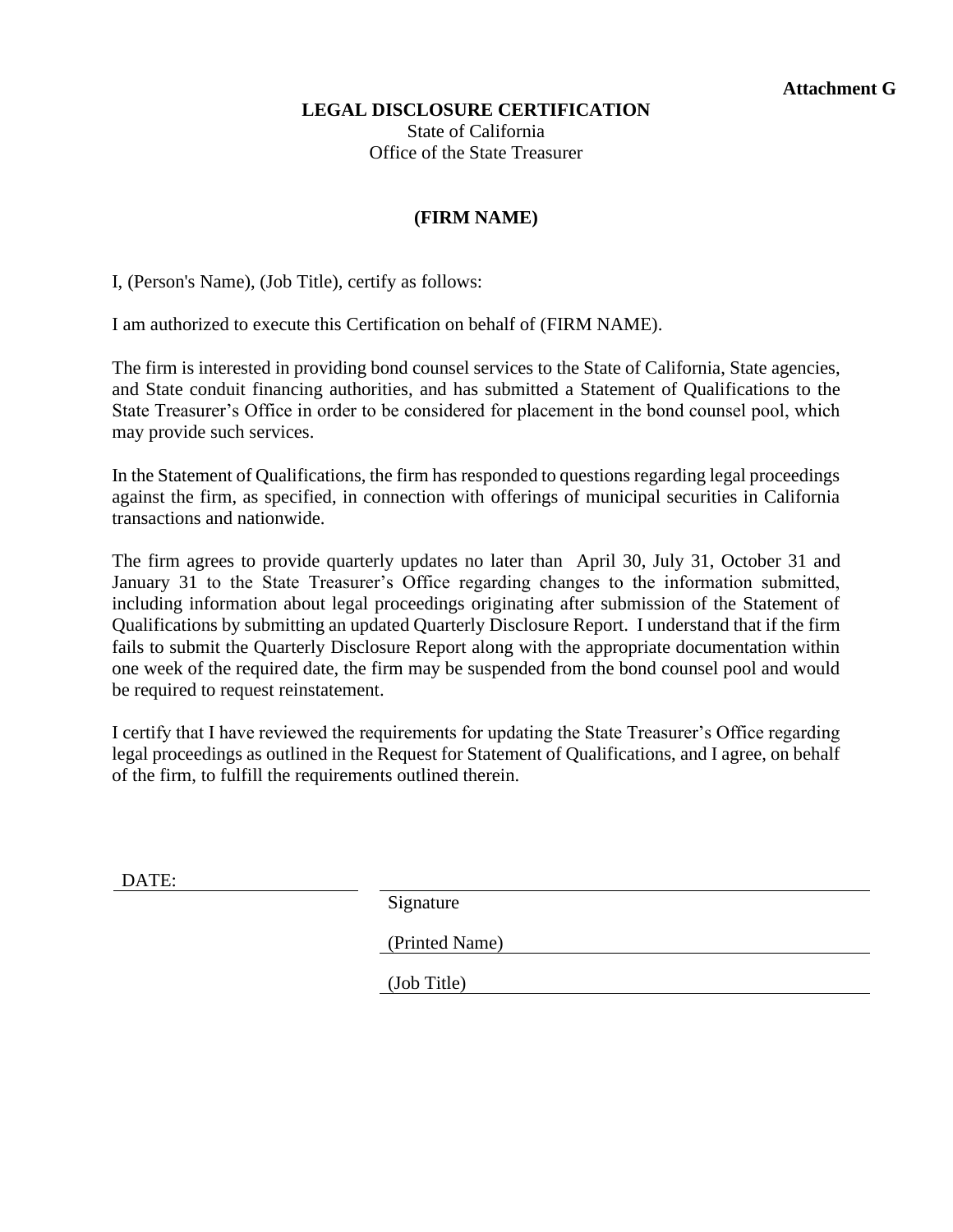## **EXPATRIATE CORPORATIONS CERTIFICATION**

(Public Contract Code Sections 10286 and 10286.1) State of California Office of the State Treasurer

California Public Contract Code Section 10286.1, generally provides that a State agency may not enter into any contract with an expatriate corporation or its subsidiaries unless the State Treasurer's Office waives, in writing, the prohibition against contracting with such an entity upon a finding that the contract is necessary to meet a compelling public interest.

Pursuant to Public Contract Code Section 10286.1, the State Treasurer's Office will not contract or otherwise do business – absent a compelling public interest – with publicly held U.S. expatriate corporations. This policy is designed to ensure that companies with which the State Treasurer's Office does business meet threshold standards of corporate accountability.

Please check one of the following two paragraphs and sign below:

1. We are not an expatriate corporation or subsidiary of an expatriate corporation within the meaning of Public Contract Code Section 10286 and 10286.1, and are eligible to contract with the State of California.

**OR**

2. We are an expatriate corporation but we have received written permission from the State Treasurer's Office.

### **CERTIFICATION:**

I, the official named below, CERTIFY UNDER PENALTY OF PERJURY that I am duly authorized to legally bind the prospective proposer to the clause chosen above. This certification is made under the laws of the State of California.

The firm is incorporated in: City, ST

DATE:

Signature

(Printed Name)

(Job Title)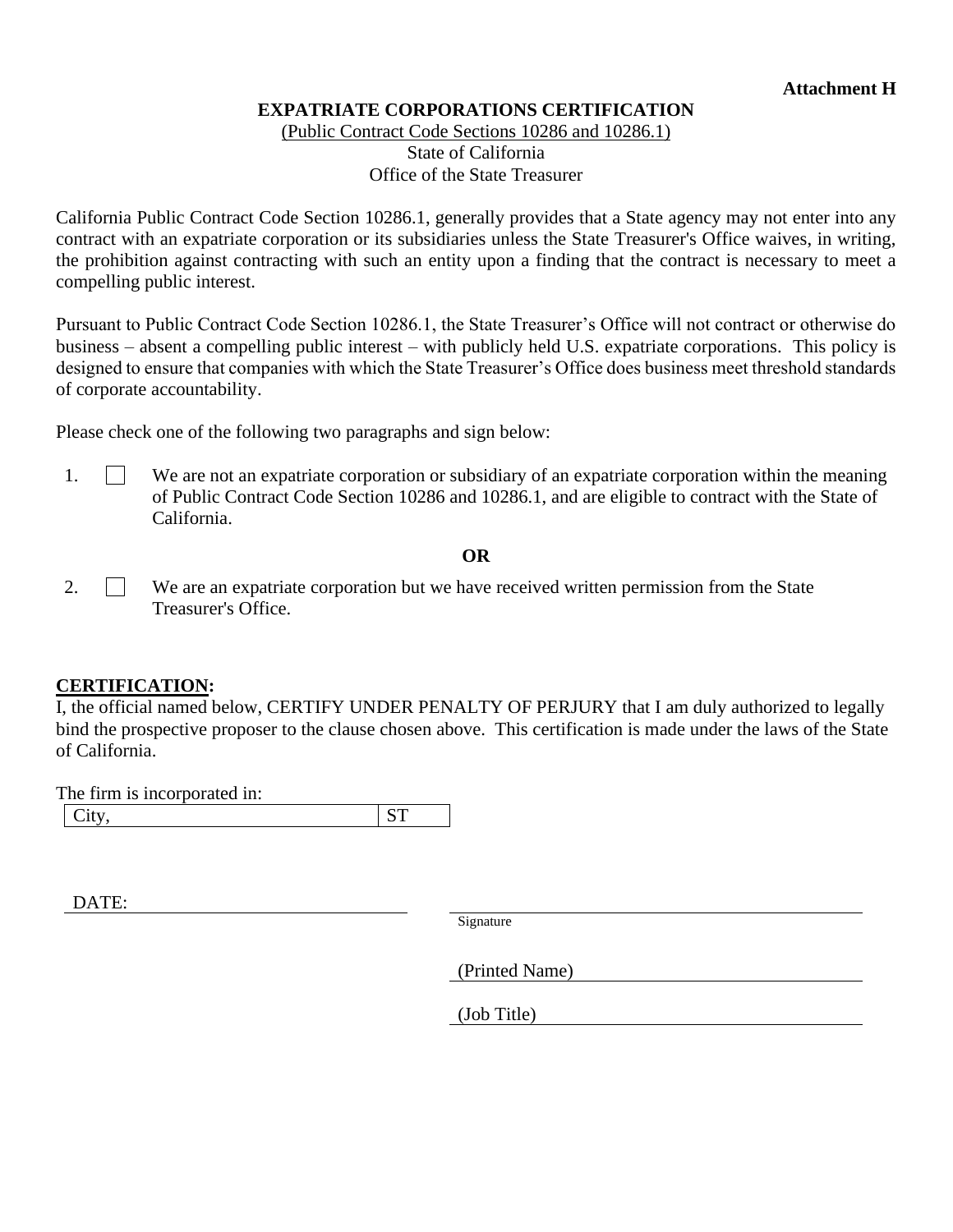## **DARFUR CONTRACTING ACT**

State of California Office of the State Treasurer

Pursuant to Public Contract Code Section 10478, if a proposer currently, or within the previous three years has had business activities, or other operations outside of the United States, it must declare that it is not a "scrutinized" company as defined in Public Contract Code Section 10476.

Please check **one** of the following three paragraphs and sign below:

1. We do not currently have, or we have not had within the previous three years, business activities, or other operations outside of the United States.

#### **OR**

2. We are a scrutinized company as defined in Public Contract Code Section 10476, but we have received written permission from the Department of General Services (DGS) to submit a bid or proposal pursuant to Public Contract Code Section 10477(b). A copy of the written permission from DGS is included with our bid or proposal.

### **OR**

3. We currently have, or we have had within the previous three years, business activities, or other operations outside of the United States, but we certify below that we are not a scrutinized company as defined in Public Contract Code Section 10476.

### **CERTIFICATION:**

**I, the official named below, CERTIFY UNDER PENALTY OF PERJURY that I am duly authorized to legally bind the prospective proposer to the clause listed above. This certification is made under the laws of the State of California.**

Firm Name

DATE:

Signature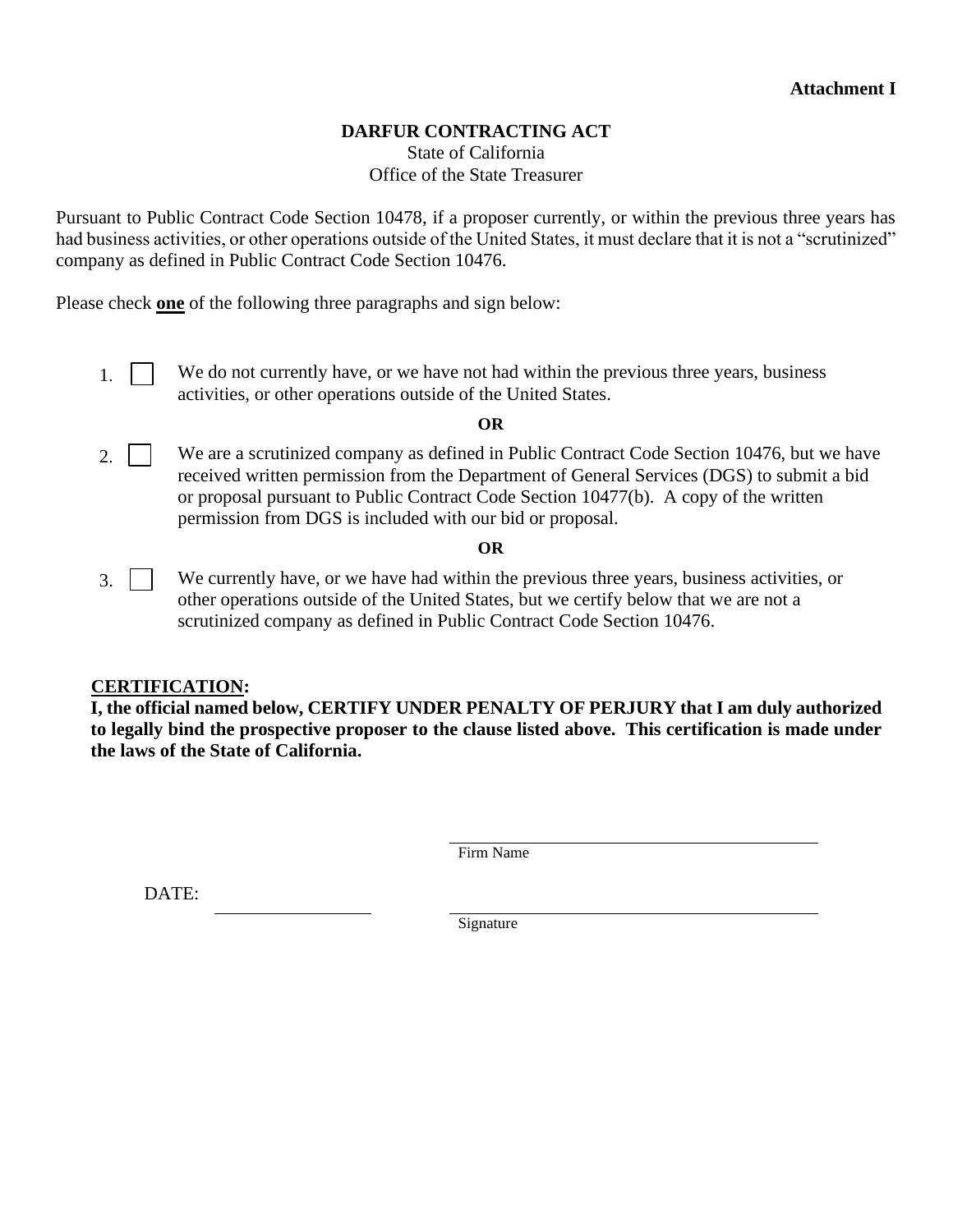### **IRAN CONTRACTING ACT** (Public Contract Code Sections 2202-2208) State of California Office of the State Treasurer

Prior to bidding on, submitting a proposal or executing a contract or renewal for a State of California contract for goods or services of \$1,000,000 or more, a vendor must either: a) certify it is **not** on the current list of persons engaged in investment activities in Iran created by the California Department of General Services ("DGS") pursuant to Public Contract Code section 2203(b) and is not a financial institution extending twenty million dollars (\$20,000,000) or more in credit to another person, for 45 days or more, if that other person will use the credit to provide goods or services in the energy sector in Iran and is identified on the current list of persons engaged in investment activities in Iran created by DGS; or b) demonstrate it has been exempted from the certification requirement for that solicitation or contract pursuant to Public Contract Code section 2203(c) or (d).

To comply with this requirement, please select **one** of the options below and insert your vendor or financial institution name and Federal ID Number (if available). Please note: California law establishes penalties for providing false certifications, including civil penalties equal to the greater of \$250,000 or twice the amount of the contract for which the false certification was made; contract termination; and three-year ineligibility to bid on contracts. (Public Contract Code section 2205.)

#### **OPTION #1 – CERTIFICATION**

I, the official named below, certify I am duly authorized to execute this certification on behalf of the vendor/financial institution identified below, and the vendor/financial institution identified below is **not** on the current list of persons engaged in investment activities in Iran created by DGS and is not a financial institution extending twenty million dollars  $(\$20,0^{\circ}$ ,  $\circ \omega$ , more in credit to another person/vendor  $\sim$  more, if that other person/vendor will use the credit to provide goods or service in the energy sector in I in and included on the current list of persons engaged in investment activities  $I_{\text{ran} \text{ created}}$  DG Notestheme the contract code sections and the energy of that other than the goods of service in the energy of the energy of the energy of the energy of the energy of the energy of the energy of the energy of the energy of

#### $OPT$   $N#2 - E$   $EN$   $TION$

Pursuant to Public Contract Code sections 2203(c) and (d), a public entity may permit a vendor/financial institution engaged in investment activities in Iran, on a case-by-case basis, to be eligible for, or to bid on, submit a proposal for, or enters into or renews, a contract for goods and services. If you have obtained an exemption from the certification requirement under the Iran Contracting Act, please fill out the information below, and attach documentation demonstrating the exemption approval

| Vendor Name/Financial Institution (Printed) |             | $\vert$ Federal ID Number (or $n/a$ ) |
|---------------------------------------------|-------------|---------------------------------------|
|                                             |             |                                       |
| $\parallel$ By (Authorized Signature)       |             |                                       |
|                                             |             |                                       |
| Printed Name and Title of Person Signing    |             |                                       |
|                                             |             |                                       |
| Date Executed                               | Executed in |                                       |
|                                             |             |                                       |

**Document to be completed upon each qualifying appointment.**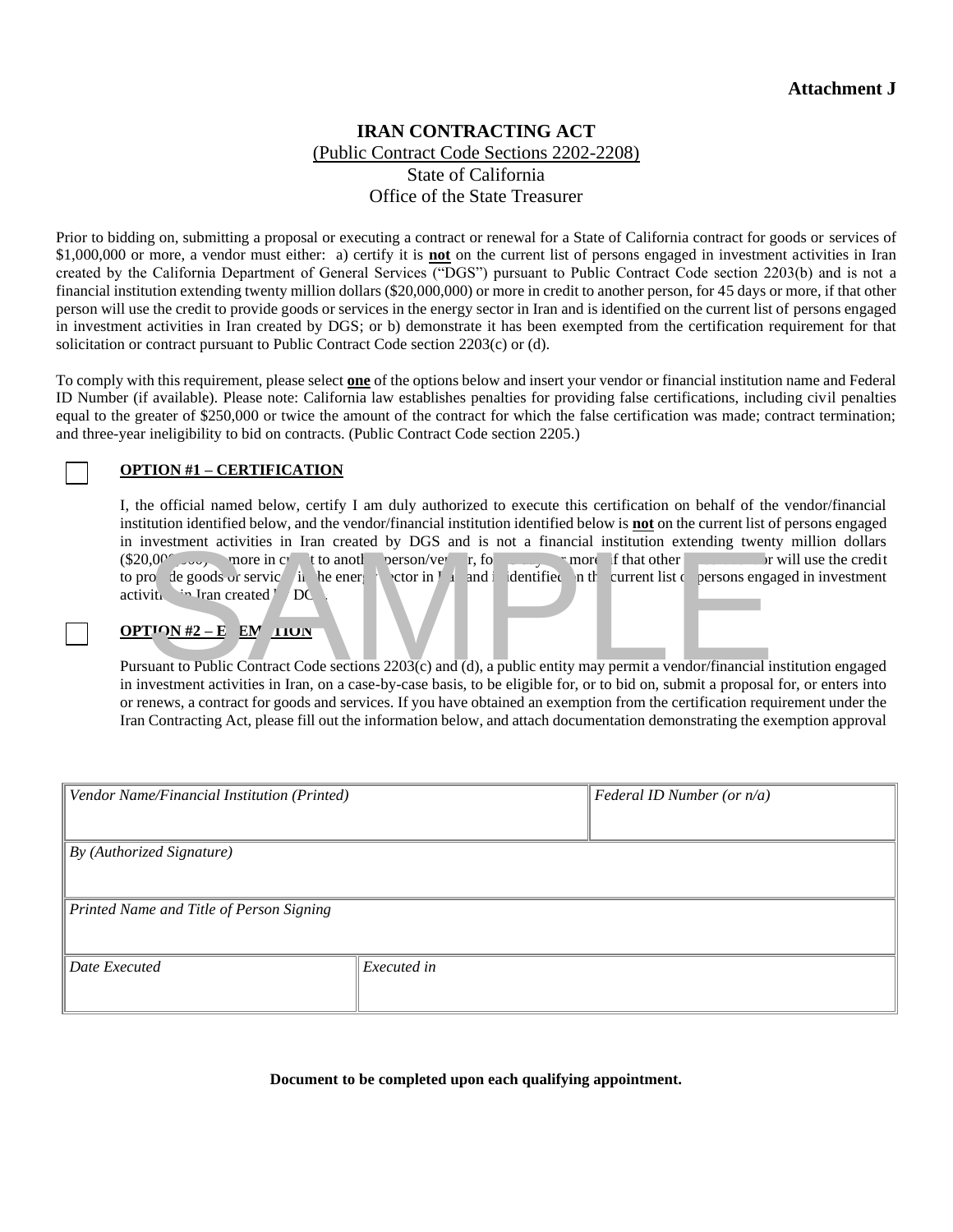### **CALIFORNIA CIVIL RIGHTS LAWS CERTIFICATION**

(Public Contract Code Sections 2010) State of California Office of the State Treasurer

Pursuant to Public Contract Code section 2010, if a bidder or proposer executes or renews a contract over \$100,000 on or after January 1, 2017, the bidder or proposer hereby certifies compliance with the following:

- 1. **CALIFORNIA CIVIL RIGHTS LAWS:** For contracts over \$100,000 executed or renewed after January 1, 2017, the contractor certifies compliance with the Unruh Civil Rights Act (Section 51 of the Civil Code) and the Fair Employment and Housing Act (Section 12960 of the Government Code); and
- 2. **EMPLOYER DISCRIMINATORY POLICIES:** For contracts over \$100,000 executed or renewed after January 1, 2017, if a Contractor has an internal policy against a sovereign nation or peoples recognized by the United States government, the Contractor certifies that such policies are not used in violation of the Unruh Civil Rights Act (Section 51 of the Civil Code) or the Fair Employment and Housing Act (Section 12960 of the Government Code).

### **CERTIFICATION**

| I, the official named below, certify under penalty of perjury under the<br>laws of the State of California that the foregoing is true and correct. |                                     | <b>Federal ID Number</b> |
|----------------------------------------------------------------------------------------------------------------------------------------------------|-------------------------------------|--------------------------|
| <i>Proposer/B aer r. n Name Finted)</i>                                                                                                            |                                     |                          |
| By (Authorized Sign 'ure)                                                                                                                          |                                     |                          |
| Printed Name and Title of Person Signing                                                                                                           |                                     |                          |
| Date Executed                                                                                                                                      | Executed in the County and State of |                          |

**Document to be completed upon each qualifying appointment.**